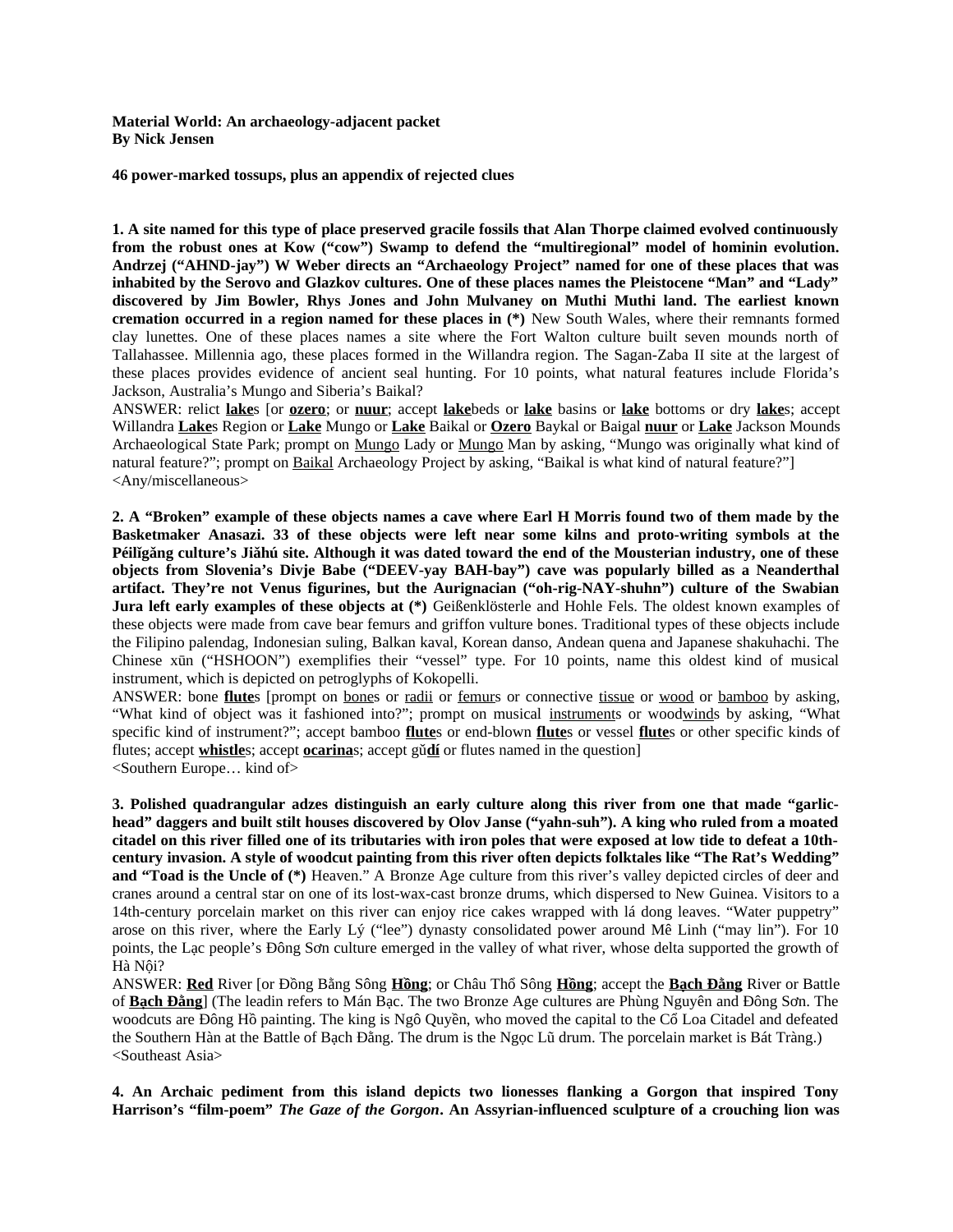**found near a Homeric inscription on the Stele of Arniadas at this island's Tomb of Menecrates. Some of the earliest Doric temples were built on this island, including the Kardaki Temple and Temple of Artemis. The tiny Lazaretto Island off this island became a leper colony during the Frankokratic period, when this island was the headquarters of the (\*)** Venetian Provveditore Generale da Mar. This island's Angelokastro Castle withstood three Ottoman sieges. After visiting the Mon Repos villa, the iconic Austrian empress Sisi built this island's Achilleion palace. Life on this island inspired the books *My Family and Other Animals* and *Prospero's Cell* by the Durrell brothers. For 10 points, name this Albania-adjacent Ionian island that was allegedly the Phaeacian ("fee-AY-shun") kingdom Scheria.

ANSWER: **Corfu** [or **Kérkyra**; or **Kórkyra**; or **Koryfó**] <Mediterranean>

**5. A recent book by this site's excavator Eric H Cline promotes the hypothesis that it suffered a major earthquake that destroyed a city in Stratum VIA ("6A"). While mapping this site's water system, in part by digging a trench with a corbelled roof in Area M, Gottlieb Schumacher found a stele of Pharaoh Shoshenq I. Many sphinxes appear on the 382 carved Phoenician ivories discovered during this site's 1925-39 excavations by UChicago's Oriental Institute under C S Fisher and P L O Guy. Norma Franklin and (\***) Israel Finkelstein proposed that this site was a training center for Nubian horses while leading its excavations for Tel Aviv University. It's not the Temple Mount, but the mangers at this site were popularly identified as "Solomon's Stables." At a battle named for this site, the king of Kadesh and the Canaanites failed to halt the expansion of Thutmose III. For 10 points, name this site that Chapter 16 of Revelation claims will host a climactic battle during the end times. ANSWER: Tel **Megiddo** [or Tell el-**Mutesellim**; accept **Harmagedōn** or **Armagedōn** or Har **Megiddo**; accept *Digging Up Armageddon: The Search for the Lost City of Solomon*]

<Levant>

**6. One of the oldest Shiva temples is this region's Nagara-style Mundeshwari Temple. This region's art of Madhubani wall and floor painting is practiced by women who speak the language of the poet Vidyapati. At a court in this region, the Vedic sage Gargi Vachaknavi allegedly debated her philosophical rival Yājñavalkya, husband of fellow sage Maitreyi. A Tīrthaṅkara was sculpted like a Greek youth in this region's sandstone Lohanipur Torso, which displays a characteristic shiny "polish" like the Masarh lion and (\*)** Didarganj Yakshi. Mahavira was likely born in this region's Kingdom of the Videhas, whose ruler Janaka may be better known as Sita's father in the *Rāmāyaṇa*. Buddha's companion Bimbisāra ruled Rajgir near Vulture Peak in this region, which was the location of the Mahājanapadas Vajji, Anga and Magadha, whose successor sculpted the Barabar Caves. For 10 points, the Nanda, Maurya and Gupta capital Pāṭaliputra became what state's modern capital Patna? ANSWER: **Bihar** [accept **Mithilā** or **Tirhut** or **Tirabhukti** or the **Maithilī** language; accept Kingdom of the **Videha**s before mentioned; accept **Bhojpur**i; it's not strictly right but accept **Purvanchal**; accept **Magadh**a before mentioned; prompt on the Mauryan Empire before mentioned by asking, "In what modern state of India did the Maurya Empire originate?"; accept Kosi division; prompt on North India or Uttar Bharat although it's pretty clearly Indian]

<South Asia>

**7. This peninsula is at the southeastern edge in Ruth Tringham's model of Neolithic domicides, the burned house horizon. Iron Age textiles depicting spiral waves, palmettes and polychrome ducks were found in this peninsula's "Seven Brothers" burial mounds. In 2016, a Dutch court controversially ruled that the Allard Pierson Museum had to return gold artifacts from this peninsula to different museums. The Bronze Age Catacomb and Timber-grave cultures evolved into this peninsula's (\*)** Kemi Oba culture as part of the Yamnaya horizon. The Chufut-Kale ("choo-foot kah-lay") fortress near the Valley of Ghosts on this peninsula became a symbol of its Karaites. An electrum vase etched with images of bow-stringing warriors was buried in this peninsula's royal barrow Kul-Oba. The Greeks founded Panticapaeum and Chersonesus on this peninsula, which they called Tauris. For 10 points, what peninsula was ruled by the Kingdom of the Cimmerian Bosporus, northeast of a more famous Bosporus?

ANSWER: **Crimea** [or **Crimea**n Peninsula; accept **Tauris** or **Taurica** or the **Tauric** Chersonese before mentioned; accept the **Taman** Peninsula due to ambiguities] (The sentence in the appendix refers to the chora of Chersonesus; I thought it was too vague without saying "chora" and too fraudable if I mentioned it.) <Eastern Europe>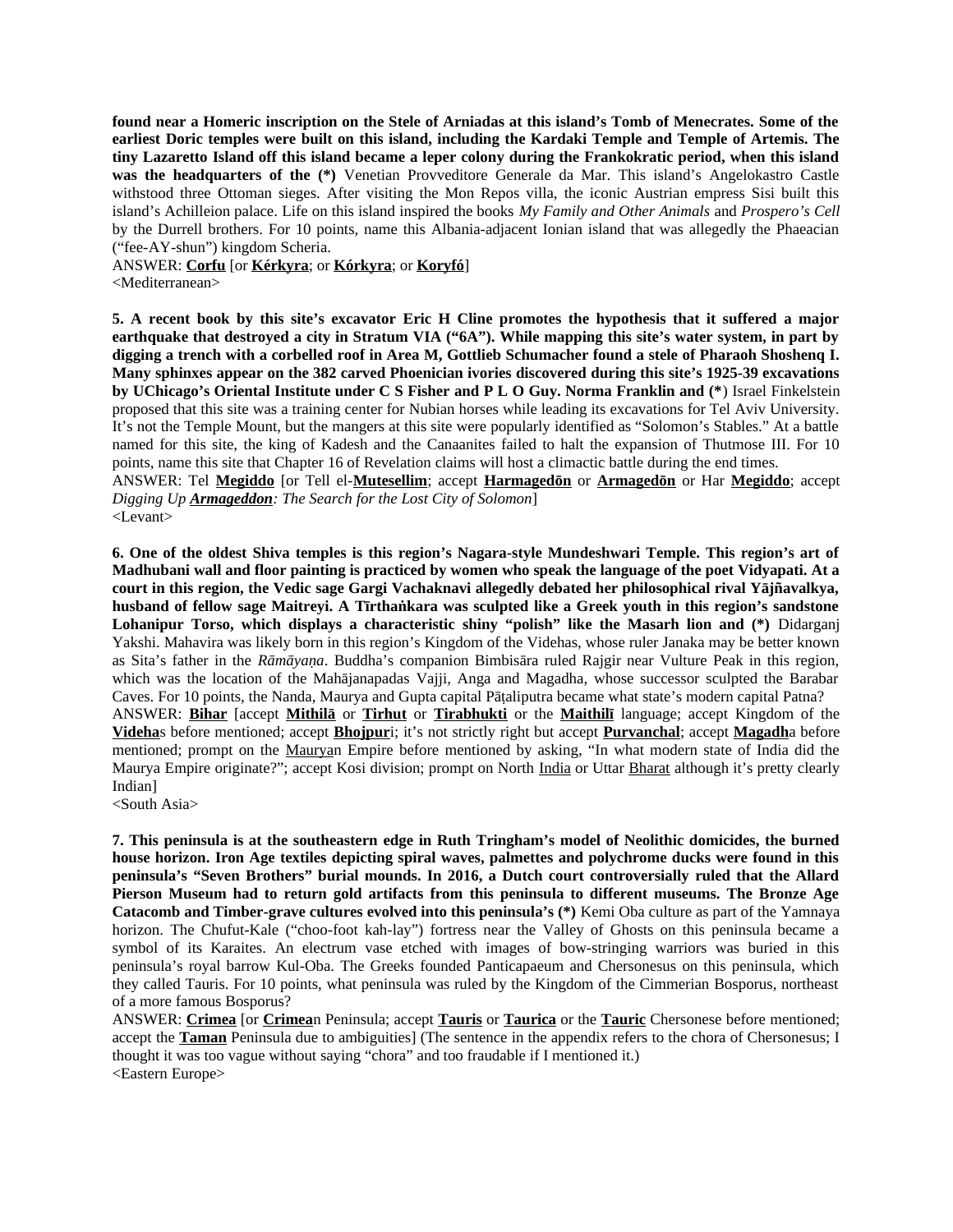**8. D W Zimmerman refined a dating technique named for this process by developing the "fine grain" method to minimize the "inclusion" method's vulnerability to interference from soil. This process initiates a technique whose kinetics are governed by the detrapping rate and described by the May-Partridge, Garlick-Gibson and Randall-Wilkins models. Geochronology labs often execute this process with "Heine-type" devices that contain niobium or (\*)** molybdenum disilicide ("dye-sih-lih-side"). Sensitivity to this process is the basis of fission track dating. In argon-argon dating, this process is repeated in several "steps" to cause incremental argon release. Radiocarbon dating doesn't work for pottery, but archaeologists can date it absolutely using this process to stimulate a namesake form of luminescence that causes "glow peaks." Resistance causes the "Joule" form of this process for samples in a crucible. For 10 points, along with pressurization, what process transforms protoliths into metamorphic rocks?

ANSWER: **heat**ing [or **heat** transfer or **heat**ing elements or Joule **heat**ing; accept **thermo**luminescence dating or **thermal**ly stimulated luminescence dating; accept step-**heat**ing or stepwise **heat**ing; accept heating with specific implements such as a **furnace** or **laser**; accept applying **thermal energy** or **thermal radiation**; accept **increasing the temperature** or equivalents; prompt on electromagnetic radiation or EMR or energy transfer by asking, "From what type of energy?"; prompt on luminescence or light emission by asking, "Luminescence triggered by what energy source?"; prompt on release of gas or argon release or Ar release or equivalents by asking, "What causes the gas to escape from the rock?"; accept kite aerial **thermo**graphy; accept Optically stimulated luminescence thermochronometry

<Methods/Theory>

**9. In this region, a city meaning "Lady Moon" was founded by a man whose tomb was inscribed with maxims like, "Upon reaching death, be without sorrow." A civilization from this region made crenellated, cylindrical silver boxes with reliefs of lions and wolves, and fashioned "princesses" wearing bulky dresses from chlorite. The Sonid, Alxa and Kalmyk varieties of a commodity named for this region can all be used to produce shubat, or chal. The stupa-reliquary complex Takht-e Rostam was built near this region's (\*)** caravan city Samangan, which was founded by Eucratides I. The Hephthalites spoke an extinct Eastern Iranian language named for this region, whose namesake satrapy exported tin and lapis lazuli from the Zoroastrian stronghold Zariaspa. With its western neighbor Margiana, this heartland of the Kushano-Sasanian Kingdom formed a Bronze Age archaeological complex on the Oxus River. For 10 points, what region south of Sogdia names a two-humped camel? ANSWER: **Bactria** [or **Bactria**na; or **Zariasp**a before mentioned; accept **Bactra** or **Balkh** or **Balhika**s; accept **Bactria**n camels; accept the Greco-**Bactria**n Kingdom; prompt on Afghanistan or Uzbekistan or Tajikistan by asking, "What specific historical region that was partially located in that modern country?"; accept **Amu Darya** River or **Oxus** civilization before mentioned; prompt on Kushan Empire or Vasileía Kossanón or Kushano or Kushā-na or Kuṣāṇa Sāmrājya or Guṣāṇa-vaṃśa or Guìshuāng or Kušan-xšaθr by asking, "To what historical region did the Yuèzhī migrate to found the Kushan Empire?"; accept **Bactria**–Margiana Archaeological Complex or **BMAC**; be nice and prompt on Margiana before mentioned by asking, "What region to Margiana's east also names that civilization?"]

(The leadin refers to the Delphic Maxims at Ai-Khanoum. The king who introduced the nandipada to Taxila is Apollodotus I (see appendix). Yes, the commodity is Bactrian camels.) <North/Central Asia>

**10. John Kantner's evolutionary analyses of this site used "political competition" to explain the distribution of "hamlets" around its "Haystack" community. This site's "Wood Preservation Project" found that its people shifted their timber source to fir that was hand-carried over 75 kilometers. Expensive "pilgrimage fairs" boosted the population of this site, where a pictograph may depict Supernova 1054. At this site, crypts filled with (\*)** scarlet macaws and cacao from Mesoamerica were found in a D-shaped building whose "core-andveneer" masonry was possibly introduced by turquoise traders. "Outliers" like the turkey-farming Salmon Ruins were connected to this site by the herredura-dotted "Great North Road" during the Bonito Phase. Una Vida, Kin Kletso and Chetro Ketl were among this site's monumental "Great Houses." For 10 points, name this site that expanded during the Pueblo II Period along with Mesa Verde, an Ancestral Puebloan city in a New Mexico canyon.

ANSWER: **Chaco** Canyon [or Cañon de **Chaco**; accept **Chaco** Culture National Historical Park; accept **Una Vida** or **Kin Kletso** or **Chetro Ketl** or other specific great houses before mentioned; accept the **Chaco** Wash; accept **Pueblo Bonito** before "Bonito"; accept **Pueblo del Arroyo** or **Pueblo Alto**; accept **Peñasco Blanco**; I guess prompt on the San Juan Basin or the Four Corners region]

<North America>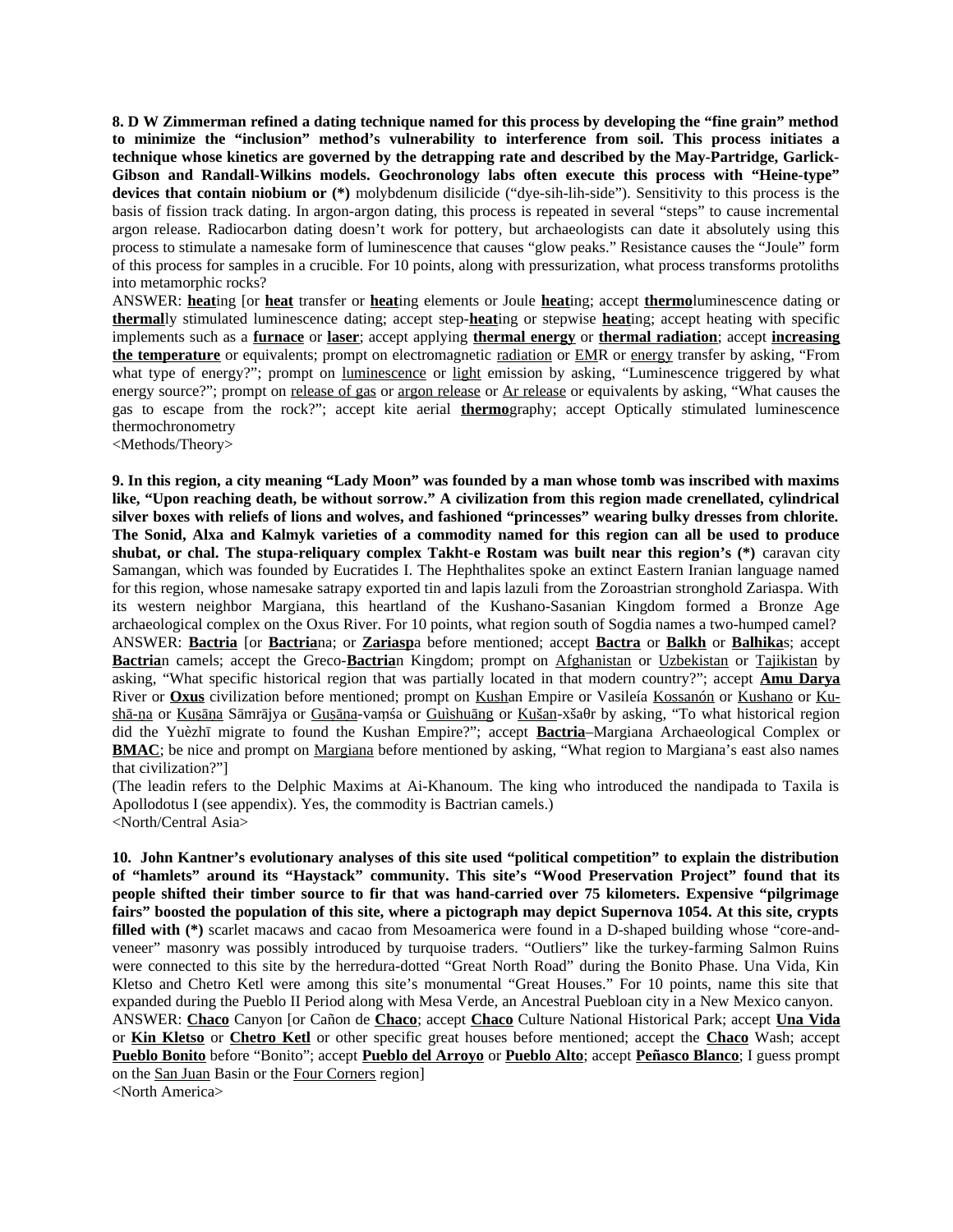**11. An agate bowl was refashioned into this city's ornate ambon pulpit. An anonymous master known by this city's name painted a monkey behind a Turkish scimitar in his passion triptych for this city's circa-1500 altar. A crux gemmata from this city centers on a cameo of Augustus. COVID-19 inspired this city's cathedral to restore its gold shrine of St. Corona. Jesus's perizoma loincloth allegedly lies with the silver Noli me tangere casket in this city's golden Marienschrein. Silver eagles decorate the tunic of a (\*)** Mosan goldwork bust depicting a ruler of this city who was interred in the marble Proserpina sarcophagus. A church in this city uses porphyry Corinthian columns to support a (*read slowly*) 16-sided ambulatory below a double-shelled cross-vault dome inspired by Ravenna's San Vitale. This city's Barbarossa Chandelier hangs from an octagonal cupola designed by Odo of Metz. For 10 points, what Rhenish spa town's Palatine Chapel held the body of its ruler Charlemagne? ANSWER: **Aachen** [or Bad **Aachen**; or **Aix-la-Chapelle**; or **Aquisgrana**; or **Aquæ Granni**] (The leadin is about the Ambon of Henry II. The anonymous painter is the Master of the Aachen Altar. The crux gemmata is the Cross of Lothair.)

<Western Europe>

**12. A text dedicated to this ruler praises a "gracious woman" "imbued with great fearsomeness" for choosing him in the divine assembly. Adam Falkenstein translated the "Tigi to bau" praising this ruler, who built the "white thunderbird" according to an inscription on the back of a statue resting a stylus and architect's plan on its lap. This ruler was stereotypically depicted clean-shaven and barefoot, with a stylized wool hat on his large head. This ruler's "libation vase" depicts caduceus-like intertwined snakes and a (\*)** Mušḫuššu ("mooshkhoosh-shoo"). Ernest de Sarzec and Gaston Cros ("crow") discovered the first complete representation of this ruler at Tello. This ruler's two namesake terracotta cylinders describe the building of a temple to Ninurta, who named this ruler's son Ur-Ningirsu. This ruler adopts a pious, serene expression in the many life-sized diorite statues depicting him standing and seated. For 10 points, name this ensi who ruled the Neo-Sumerian city-state Lagash during the similarly-named Gutian dynasty.

ANSWER: **Gudea** Ensi Lagashki [or **Gu3-de2-a**] <Anatolia/Mesopotamia>

**13. A recent episode of Art History for All podcast highlighted a national park in this country where ancient open-air rock shelters depict ornamented humans and long-necked deer. Annette Laming-Emperaire and Peter Wilhelm Lund excavated this country's "cradle of paleontology" at a "holy pool" where a Paleolithic skeleton was found in a "red cave." Burned cherts provide reliable dating at this country's Alice Boer site. A medieval culture from a (\*)** delta island in this country created phallic, yet oddly "female," rattles and "ceramic thongs." Those artifacts were catalogued by this country's Swiss-born naturalist Émil Goeldi, father of the artist Oswaldo, whose woodcuts drew on this country's tradition of "string literature," or cordel ("kor-dehw"). "Luzia Woman" was destroyed in the 2018 fire at this country's national museum along with artifacts from the Marajoara ("mah-rah-JWAH-rah") culture. For 10 points, what country's archaeological sites include Pedra Furada, Caverna da Pedra Pintada and Sambaqui do Gomes ("sahm-BAH-kee doo GO-meece")?

ANSWER: Federative Republic of **Brazil** [or República Federativa do **Brasil**]

(The leading refers to Serra da Capivara. The "Phoenician" monolith is Pedra da Gávea. The "holy pool" is Lagoa Santo and the "red cave" is Lapa Vermelha.)

<South America>

**14. Jewelry made from now-lost source of this material was incised at over 40 sites in Paleolithic India, the earliest being Patne. Margit and Ludwig Kohl-Larsen used beds of this material from Tanzania's Mumba Cave to date the Middle-to-Later Stone Age transition. Beads made of stone and this material decorated Neolithic burials in the Lothagam North Pillar Site on Lake Turkana, Bushman Rock Shelter on the Highveld and Cemetery R12 in the Northern Dongola Reach. A mosaic-covered gold vessel from the Royal Cemetery at Ur was shaped like a source of this material to imitate the Early Dynastic III fashion for making it into (\*)** cups. In order to repel arachnids and insects, Mi'mâr Sinân hung this material from the rafters in the Boğaziçi ("boh-gah-zeech-ee"), Süleymaniye and Blue Mosques. Nautilus shell and this material formed the centerpiece of many standing cups in Renaissance Wunderkammer ("VOON-deh-KAH-meh"). For 10 points, identify this material that can be broken to cook gigantic omelets.

ANSWER: **ostrich egg**s [accept **ostrich egg**shell beads or **OES**; prompt on eggshell by asking, "Eggs laid by what animal?"; prompt on beads before mentioned by asking, "Beads made of what material?"; accept *Struthio* or *S. camelus* or *S. asiaticus* in place of "ostrich"; prompt on common ostriches or *Raphael's Ostrich*; it's kind of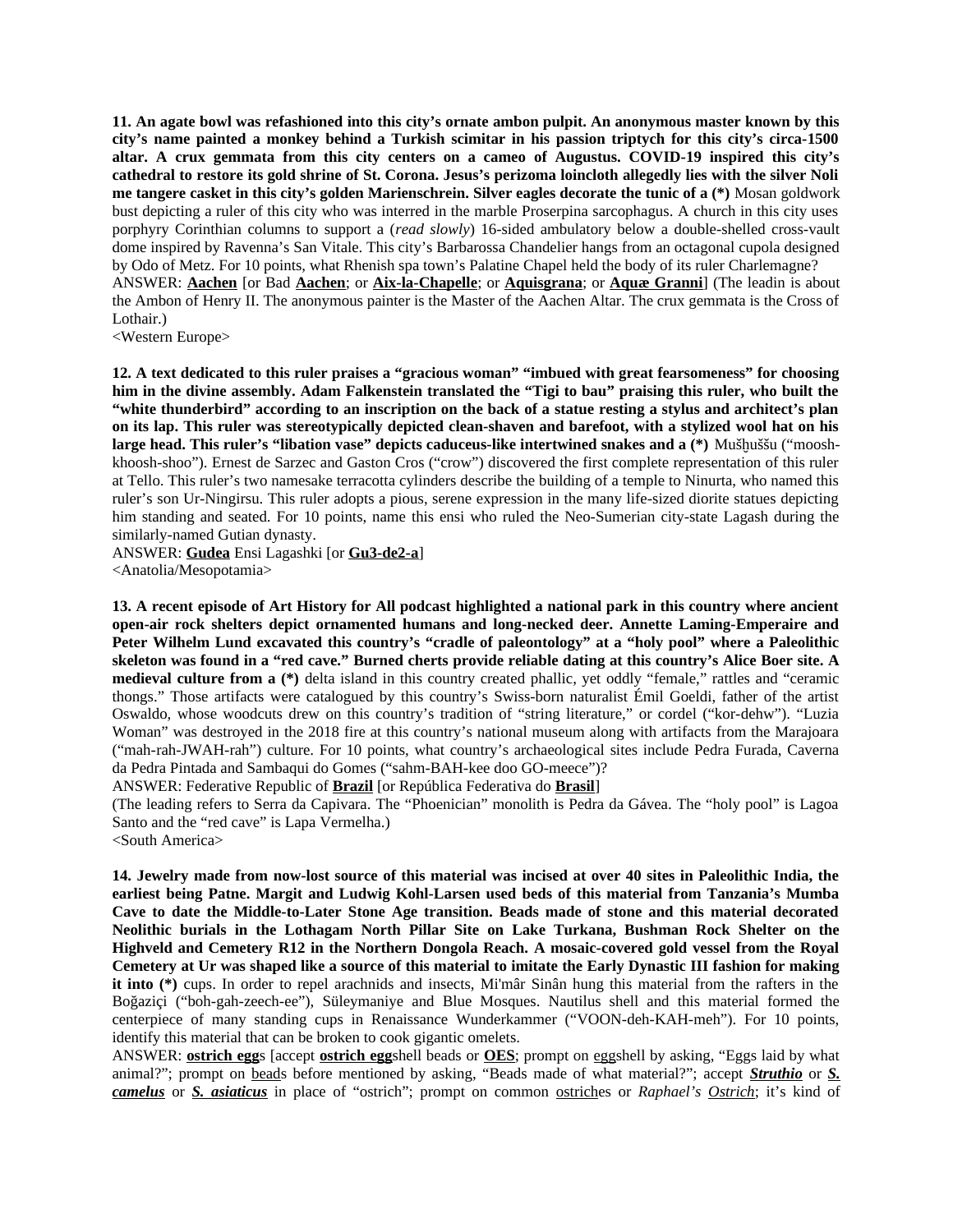stretching it but I guess prompt on ratites or other generic answers about the bird itself; I guess prompt on calcium carbonate or CaCO<sub>3</sub>

<Central/Eastern/Southern Africa>

**15. Grey, iron-rich soil in this kingdom formed characteristic red earthenware roof tiles that were once restricted to noble buildings. This kingdom often paid most of its tribute in cloth made from the fiber banana. Performers from this kingdom wore "red-style" stenciled resist-dyed cloth during "ensemble dances" codified by an 18th-century minister. Before its annexation, this kingdom built several arenas for a non-deadly form of bull-on-bull bullfighting. Wood from the Indian coral tree was inlaid with seashell flakes in this kingdom's (\*)** lacquerware, which was overseen by the "Mother-of-Pearl Magistrate." By the 18th century, this kingdom and the remnants of Champa adopted "turtleback tombs" introduced from Fújiàn. In 2019, for the fifth time, a fire destroyed this kingdom's former gusuku Shuri Castle. In the 17th century, the Shimazu clan forced this kingdom to produce sugar for the Satsuma Domain. For 10 points, what kingdom ruled an eponymous archipelago from Okinawa?

ANSWER: **Ryūkyū** Kingdom [or **Ruuchuu**-kuku; or **Ryūkyū** Ōkoku; or **Liúqiú** Guó or **Ljuw-gjuw** kwok; accept **Lewchew** or **Luchu** or **Loochoo**; prompt on Satsuma Domain or Satsuma-han or Kagoshima Domain before mentioned by asking, "What kingdom south of Kyūshū was a vassal of the Satsuma Domain?"; accept **Okinawa**hontō or **Okinawa**-jima or **Uchinaa** or **Fuchináa** before "Okinawa"] (The roof tiles are aka-gawara. The resist-dyed cloth is bingata. The banana cloth is kijōka-bashōfu. The dance is Kumiodori. The bullfighting is tōgyū "bull sumo." The gate is Shureimon, which the ambassador changed to read "Land of Propriety" (see appendix). The lute is the sanshin (see appendix).)

<East Asia>

**16. Wáng Chāngsuì ("chahng-sway") used SDS-PAGE followed by LC-tandem MS to identify the composition of this commodity from a Sūbèixī cemetery of the Gūshī Kingdom in the Turpan Basin. In Uruk, this commodity was shaped with "Bevel Rim Bowls." In 2014, Amaia Arranz-Otaegu formulated a "chaîne opératoire" for this commodity's production after discovering its earliest known remains at Shubayqa 1 in the Black Desert of Jordan. At least 35 businesses produced this commodity in (\*)** Pompeii, where a sample of it bore a stamp from a bronze "brander" used to prevent its fraudulent production. It wasn't found in Raqefet Cave, but along with domestic dogs, this commodity possibly originated with the Epipaleolithic Natufian culture. As a follow-up to his earlier 2000-plus-page "modernist" tome, Nathan Myhrvold's guide to making this commodity recreates its earliest preparation on a hot stone. For 10 points, what commodity did Juvenal mockingly pair with "circuses?"

ANSWER: **bread** [or **panem**; or **bǐng**; or **miànbāo**; accept flat**bread** or other specific kinds of bread like sourdough **bread**; accept **pain** de mayne; accept *Modernist Bread: The Art and Science*; prompt on food or cuisine etc] (Beer *was* found in Raqefet Cave and may have been another Natufian innovation.) <Any/miscellaneous>

**17. Archaeologists from this country led a 2015** *Nature* **paper that used 101 Eurasian genomes to argue that lactose tolerance became widespread only after the Bronze Age. Textbooks often identify the "first professional archaeologist" as a nationalist scholar from this country who led a commission to study "kitchen middens" and first compared burial practices to establish their relative chronology. The first scholar to classify gold bracteates established this country's dominance over archaeology in the early 19th century. Ethnologists from this country led the (\*)** "Thule ("thoo-lee") expeditions" to study the Inuit. The "three-age system" for antiquity was created by a director of this country's national museum, which displays the Tjele ("chaylee") helmet fragment and Golden Horns of Gallehus ("kal-ay-hoos"). A study by P V Glob described this country's bog bodies, like Huldremose ("hool-druh-moh-zuh") Woman and Egtved ("ek-wooh") Girl. For 10 points, name this homeland of Christian Jürgensen Thomsen and Jens Jacob Asmussen Worsaae.

ANSWER: Kingdom of **Denmark** [or Kongeriget **Danmark**; accept **Greenland** or **Kalaallit Nunaat** or **Grønland**] (The leadin refers to Karin Margarita Frei and Marie Louise Bech Nosch. The Thule expeditions were led by Knud Rasmussen, Ludvig Mylius-Erichsen and Peter Freuchen.) <Methods/Theory>

**18. Paul Jacobsthal used a torc and bracelets found with one of these objects to define a vegetal art style depicting tendrils and serpentine scrolls, the Waldalgesheim Style. Scotland's National Museum reconstructed an unusually old example of these objects found near Edinburgh Airport at Newbridge.**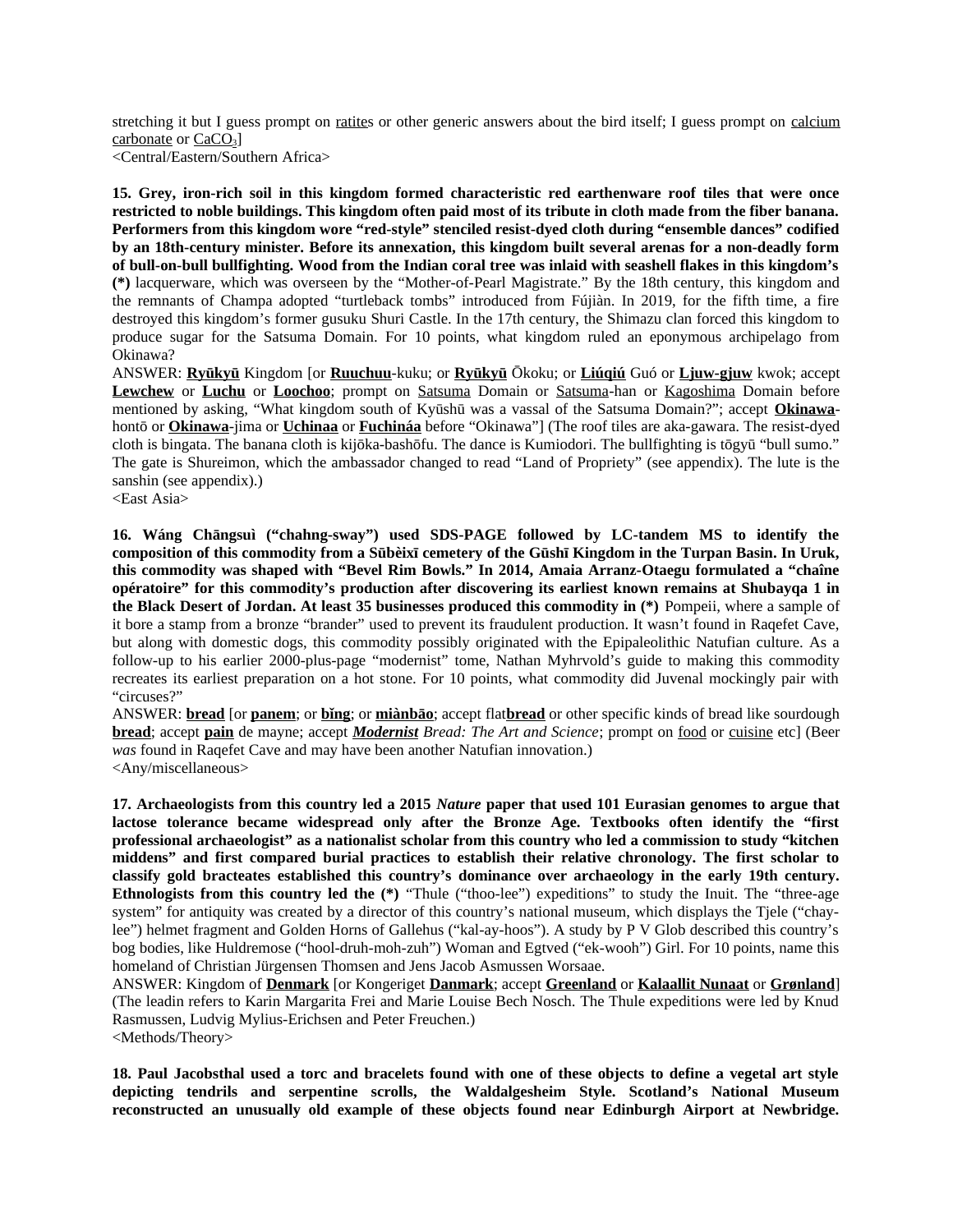**Elephant and hippo ivory were inlaid to form boar tusks on one of these objects made of bronze, which depicts the life of Achilles. These objects were (\*)** grave goods for both a crouched woman with a bronze mirror and two crouched men with decorated scabbards at Wetwang Slack. Most British examples of these objects were found at East Yorkshire sites like Garton Slack and Danes Graves. The British Arras culture interred around 20 burials after dismantling these objects, in contrast to their intact Etruscan burial at Monteleone. One of these objects and its owner Polyzalus inspired a "Severe style" bronze from Delphi. For 10 points, what cobjects included bigae and quadrigae?

ANSWER: **chariot**s [accept **chariot** burials or **Fürsten**grab or **Fürsten**gräber; accept **wagon**s or **wagon** graves; prompt on vehicles; do not accept "horses" or "horse burials"; antiprompt on components of chariots such as wheels; accept specific kinds of chariot like **quadriga**e before mentioned; accept the **Heniokhos** or **Chariot**eer of Delphi]

<British Isles>

**19. A folktale from this kingdom about a crybaby princess who marries a fool-turned-general inspired the renovation of a tumulus thought to contain its founder. Magritte didn't live here, but this kingdom's "Tomb of the Wrestlers" portrays a sport practiced on a holiday when women wash their hair with the sweet flag plant. The Big Dipper watches over the dead on the "astronomical ceilings" of royal tombs from this kingdom that depict mounted archers hunting deer. The "Tomb of the General" likely contains a ruler of this kingdom, which sculpted the 6th-century standing gilt-bronze (\*)** Yŏn'ga Buddha and built several tombs in Jí'ān. Revisionist archaeologists have proposed "Nakrang" to deny that this kingdom's Anak Tomb No. 3 contains Dōng Shòu, a leader of the Lèlàng commandery that this kingdom conquered in its war with Cáo Wèi ("tsow way"). For 10 points, what largest and northernmost of Korea's Three Kingdoms allied with Baekje ("beck-jay") to defeat Queen Seondok ("sun-doke") of Silla?

ANSWER: **Goguryeo** [accept **Koguryŏ** or **Gāojùlì**; prompt on Goryeo or Koryŏ since it was a name for this kingdom, but more famously the name of the later unified Korean kingdom; accept anything about **Goryeo** or **Koryŏ** during the **Three Kingdoms** or **Samguk-sigi** period; prompt on Korea; do not accept "Chosŏn" or "Joseon" or "Gojoseon" or "Hanguk"] (The leadin is about a 1993 North Korean film adaption of "The Story of On Dal" and the Tomb of King Tongmyŏng. The wrestling is ssireum, which is practiced on Dano during the fifth lunar month.) <East Asia>

**20. A culture that made these objects from black diabase in Satakunta mixed with the Pit-Comb Ware culture to form the Kiukainen culture. One of these objects from a grave in Jelling was inlaid in silver with the foliate patterns characteristic of its namesake Mammen style of art. A "boat-shaped" type of these objects names the Finnish and Danish offshoots of the Corded Ware culture. A lion holds one of these objects on the Norwegian coat of arms. Austrians modified the Danish sparth type of these objects to create the (\*)** bardiche. Medieval variants of this weapon included the doloire ("doh-lwar"), Jedwart stave and Lochaber. This weapon and the claymore were the main weapons of Scottish Gallowglass mercenaries. During the Nordic Bronze Age, the "shaft-holed" form of this weapon was supplanted by the "socketed" form, or celt ("selt"). Vikings used a "bearded" type of this weapon, which was combined with a spike to form the halberd. For 10 points, name this weapon wielded by Paraśurāma and Shango.

ANSWER: battle **ax**es [accept war **ax**es or Dane **ax**es; prompt on polearms or pole weapons accept pole-**axe** or variants; accept the Battle **Axe** culture; be nice and accept **halberd**s before mentioned; accept sparth before mentioned;

<Northern Europe>

**21. This mountain range's "Crooked Valley" site preserved thousands of rectangular graves from a culture that created bronze stag pendants and belt buckles shaped like elongated horses. An astronomer from this mountain range dated a stone circle here to 5500 BCE, arguing that it was the world's oldest known observatory while linking it etymologically to Stonehenge. A falsetto sings a "cockerel's crow" in this non-Dinaric range's polyphonic singing. Historical linguists are fascinated by the "royal burials" of this mountain range's (\*)** Maykop culture, which built the earliest known kurgans coeval with the Kura–Araxes culture. This range's 8000-year-old viticulture tradition ferments wine in clay vessels called kvevri. The Udi people claim descent from a less-famous Albania in this mountain range, which was also the site of a less-famous Kingdom of Iberia. For 10 points, what mountain range's Colchian culture inspired the myth of the Golden Fleece?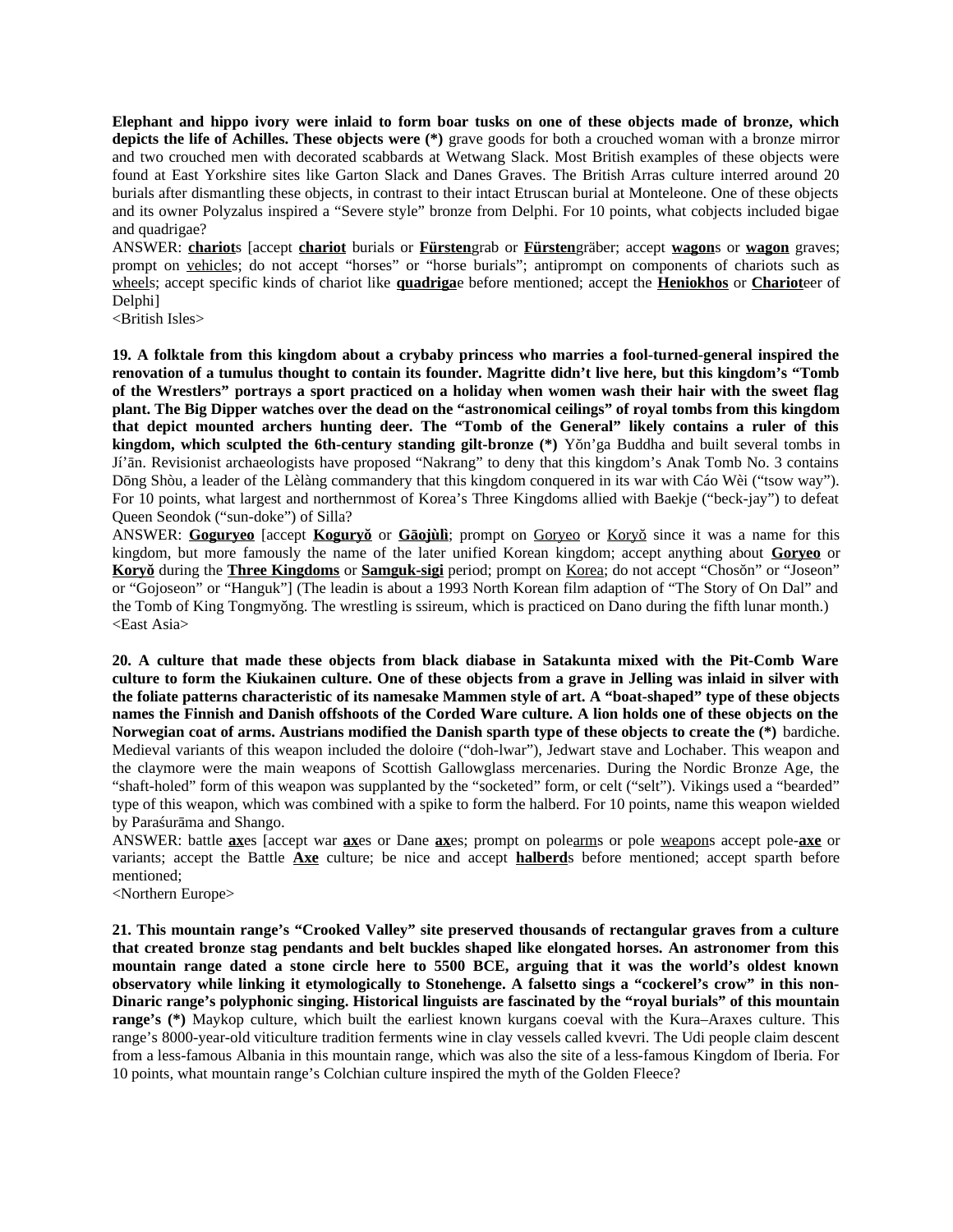ANSWER: **Caucasus** Mountains [or **Caucasia**; or **Kavkaz** or **Kawkaz** or similar variants; accept subranges] (The leadin is about the Koban culture's Klin-Yar site. The petroglyphs in the appendix are the Ughtasar Petroglyphs. The stone circle is Zorats Karer or Carahunge. The astronomer is Paris Herouni.) <Eastern Europe>

**22. This archaeologist joked that a skeleton in a castle had "no fashion sense" because of its unusual redtinted bones. Paper-board constructions called "Spinia" and "Spania" were first described by this archaeologist, who published the first reports of ancient rocks carved with toothy faces, whose protruding "spikes" and "spears" led her to describe them as "Bristles" and "Dark Bristles." This archaeologist and her mentor discovered a dried (\*)** mushroom in a treasure chest, providing evidence for their consumption 1 millennium BP. This author of "Observations on the Ancient Civilization of the Chomp Ruins" investigated an underground city centered on the "Palace of Shadow" below Rogueport. She records her zoological notes in the "Tattle Log." For 10 points, name this archaeology student who postpones her research with Professor Frankly at the University of Goom to become the first partner in *Paper Mario: The Thousand-Year Door*. ANSWER: **Goombella** [or **Kurisuchīnu**; or **Goomarina**; or **Goomélie**; or **Gumbrina**] <Pop archaeology>

**23. Finger rings inscribed with this language were used to date a portrait of a noblewoman controversially displayed in the St Louis Art Museum. A statue with an autobiographical inscription in this language repeatedly evokes "all useful things" that the dedicatee had taught a usurping ruler to do in a temple. An inscription in this language from the damaged Bilgai Stele claims that a lost chapel was built by a queen regnant who received this language's unusual title "Lady of the Red Mountain" as well as more common titles like "she of the (\*)** sedge and the bee" and "she of the two ladies." At his villa in Tivoli, Hadrian kept a chief physician's "Vatican naophoros," whose inscription in this language mentions scholarly "houses of life." Inscriptions in this language describe turquoise-mining expeditions to Timna and Serabit el-Khadim during the reigns of Twosret and Siptah. For 10 points, what language spoken by Wedjahorresnet was used to write royal names on cartouches?

ANSWER: ancient **Egyptian** language [or r n **km.t**; prompt on Demotic or Hieratic script by asking, "Used to write what language?"; prompt on hieroglyphics] (The leadin refers to the mask of Ka-Nefer-Nefer.) <North Africa>

**24. A culture from this region used bitumen to paint a deer-on-wheels and sculpted standing clay infants with brimming smiles. A civilization from this region sculpted a nude, tattooed "Adolescent" priest resembling its "life-death" figures and painted red-on-white murals in Tamuín. The Remojadas culture arose in this region, where interlaced volutes decorate friezes created by a culture whose sculptures include mysterious yugos, hachas and palmas. The ceramic figures at this region's El Zapotal site included a sculpture of (\*)** Mictlantecutli created by the vanilla-cultivating Totonac culture. The Huastec built the Castillo de Teayo pyramid in this state, whose "Classic" culture built the Pyramid of the Niches at El Tajín. A Formative Period civilization sculpted this state's San Martín Pajapan Monument and El Manatí "elongated man" figures before building San Lorenzo Tenochtitlán. For 10 points, with its neighbor Tabasco, what Mexican state contained the Olmec heartland on the Gulf Coast?

ANSWER: **Veracruz**-Llave [or **Veracruz** de Ignacio de la Llave; or Free and Sovereign State of **Veracruz** de Ignacio de la Llave; or Estado Libre y Soberano de **Veracruz** de Ignacio de la Llave; prompt on Mesoamerica or Central America; prompt on México or Mēxihco or the Gulf Coast by asking, "What state?"; prompt on the Olmec heartland or área nuclear olmeca by asking, "What modern state of Mexico was the site of those Olmec artifacts?"] <Central America/Caribbean>

**25. It's not Czechia, but a triple burial in this country was found near a girl wearing a hippo-tusk bracelet. The Elrhaz Formation in this country preserved fossils from the Aptian stage of the Cretaceous, like** *Suchomimus***,** *Ouranosaurus* **and the "SuperCroc"** *Sarcosuchus***. The paleontologist Paul Sereno also discovered this country's Mid-Holocene cemeteries from a lakeside site that dried up after the Neolithic subpluvial period. Artisans sell pots at the Boubon market in this country, where a tradition of fired-clay equestrians developed at the Bura Asinda Sikka site. "Wavy line" ceramics of Kiffian fisher-gatherers were found at this country's (\*)** Gobero site near bodies from the later Tenerean culture. The Takedda kingdom prospered by controlling the Azelik mines in this country, where Africa's earliest evidence for copper metallurgy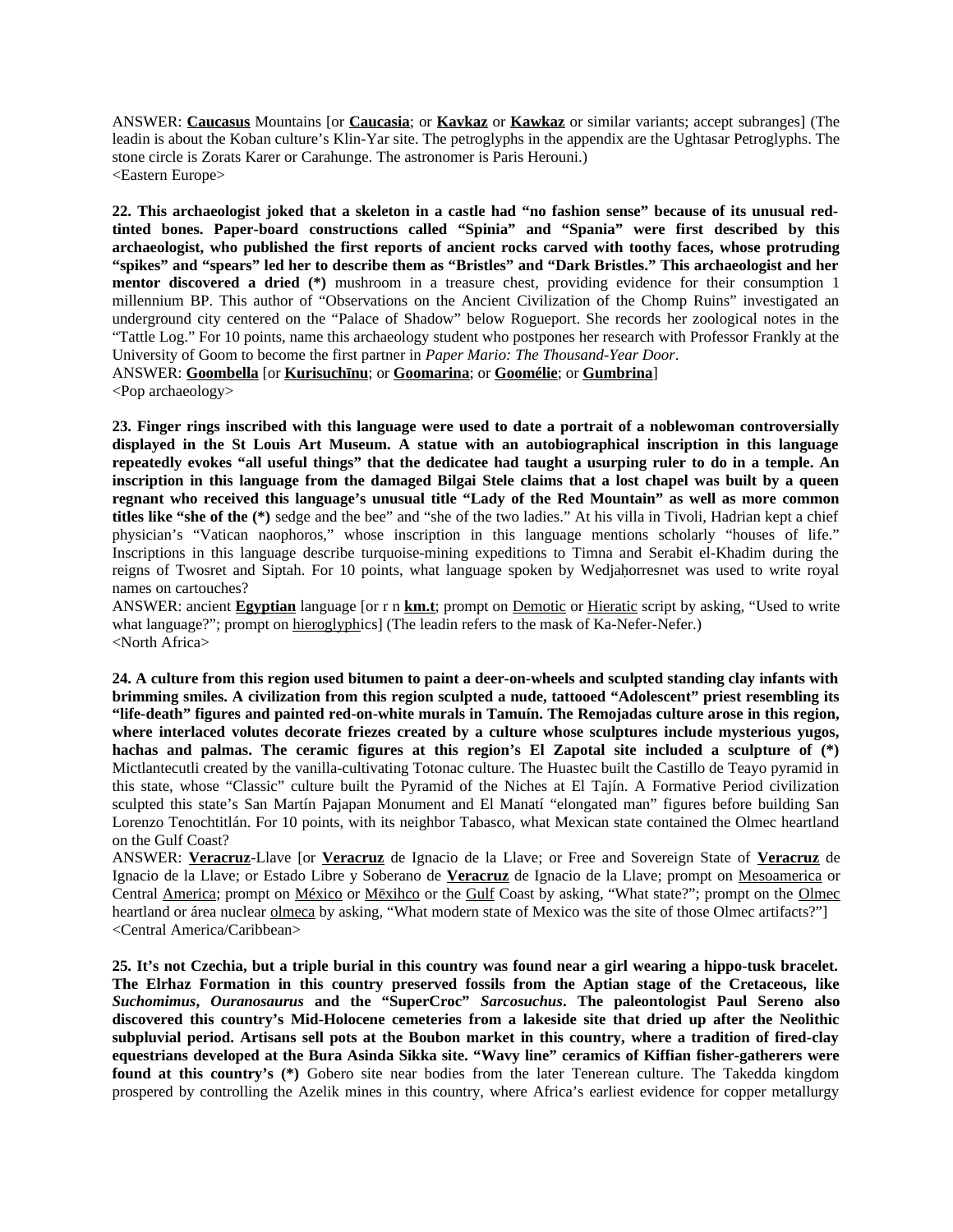comes from the Agadez region's Aïr Massif. For 10 points, what Saharan country is named for West Africa's longest river?

ANSWER: Republic of the **Niger** [or République du **Niger**] <West Africa>

**26. The southeastern tower of this building contained a grey limestone sculpture of a Sarabi mastiff. Nasamones appear with an oryx near Nubians leading an okapi in a relief sculpted below this building's repeated lotus motif. Turbaned Sagartians and Armenians offering a stallion march in a tribute-bearing procession depicted in the reliefs from this buildings's (\*)** east stairs. Erich Schmidt found stone boxes filled with a hoard of sigloi in this building, whose huma bird capitals resemble griffins. A damaged relief from this building depicts proskynesis. The smaller tripylon and Tachara lie directly south of this building, which was built at the same time as nearby treasury containing an "administrative archive" of commerce that complements the "fortification tablets." Like a similar structure in Susa, this hypostyle hall was filled with fluted columns topped with bull double capitals. For 10 points, identify this royal hall south of the Gate of All Nations in the ceremonial capital of the Achaemenid Empire.

ANSWER: **Persepolis apadāna** palace [accept the audience **palace** from **Persepolis** or the main **palace** from **Persepolis**; accept the **Persepolis audience hall** or **Persepolis hypostyle** hall before mentioned; in place of "Persepolis" accept **Pârsa** or **Takht-e Jamshid**; prompt on partial answers or "New Years Day at Persepolis" (see appendix); do not accept "Tachara" or the "Tachar Château" or the "Palace of Darius the Great" or "Hall of 100 Columns" or "Palace of Xerxes" or "Hadish" or "Palace of Artaxerxes I" (these are different palaces from Persepolis)]

<Persia/Arabia>

**27. A villa in this city contained an unusual mosaic-decorated dome that is sometimes identified as the mausoleum of Constans I. It's not Braga, but this city's bishop Fructuosus was martyred in its amphitheatre, which was renovated under Elagabalus. A son of Tubal legendarily names this city, whose patron is Saint Thecla. The 12th-century cathedral in this city exemplifies the "transitional" style like the Old Cathedral of (\*)** Lleida ("yay-thuh") to its north. This city's archaeological ensemble includes El Mèdol quarry, the Villa of Centcelles ("sunt-say-yace"), the Torre dels Escipions and Les Ferreres Aqueduct. The "Cistercian triangle" in the province named for this city includes the Poblet Monastery, which contains Aragonese royal tombs. A Roman province denoted "Citerior" was renamed for this city; with Baetica and Lusitania it formed Hispania. This city names an herb used with chervil in Béarnaise sauce. For 10 points, what Catalonian city names a fine herbe that the French call "estragon?"

ANSWER: **Tarragona** [or **Tarraco**; accept **tarragon**; accept **Centcelles** before mentioned; accept Hispania **Tarraconensis**]

<Western Europe>

**28. The "Caballine" style of rock carvings depicts these people as equestrian warriors. Evidence that these people controlled a vast amazonite-trading network comes from woolen textiles and drilled carnelian beads in the cemeteries at Kissi in the goldfields of the Sirba Valley, and from "checkpoints" like the citadel of Aghram Nadharif. During their Classic phase, these people mastered carbuncle metallurgy at Saniat Jibril. These people raided the trade expeditions of (\*)** Valerius Festus and Septimius Flaccus, possibly in revenge for the campaign against them by Cornelius Balbus. Charles Daniels and David Mattingly excavated these people's capital in the Wadi al-Ajal for the "Fazzan Project." Septimius Severus fortified a "Limes" against these people, who hunted the cave-dwelling Troglodytae according to Herodotus. For 10 points, name these Iron Age Libyan Berbers whose name is remarkably similar to that of an aristocratic family from *In Search of Lost Time*. ANSWER: **Garamantes** [accept **Germa** or Ancient **Garama** or Old **Jarma** or **Djerma** or the **Garamantian**

civilization; prompt on Africans or Libyans or Berbers or Amazigh; accept the **Guermantes** family or *The Guermantes' Way* or *Le côté de Guermantes*] (The Limes is the Limes Tripolitanus.) <North Africa>

**29. A carving from this empire has a creationist cult following because it vaguely resembles a** *Stegosaurus***. Ashley Thompson's book on "Engendering" this empire analyzes a 102-stanza eulogy that one of its queens wrote to her sister on a gold-covered stele. The 16-year reconstruction of one of this empire's three-tiered temples was called the "world's largest jigsaw puzzle" for assembling 300,000 blocks of (\*)** sandstone, which this empire often combined with laterite. Reliefs of rain putting out a forest fire decorate this empire's "Citadel of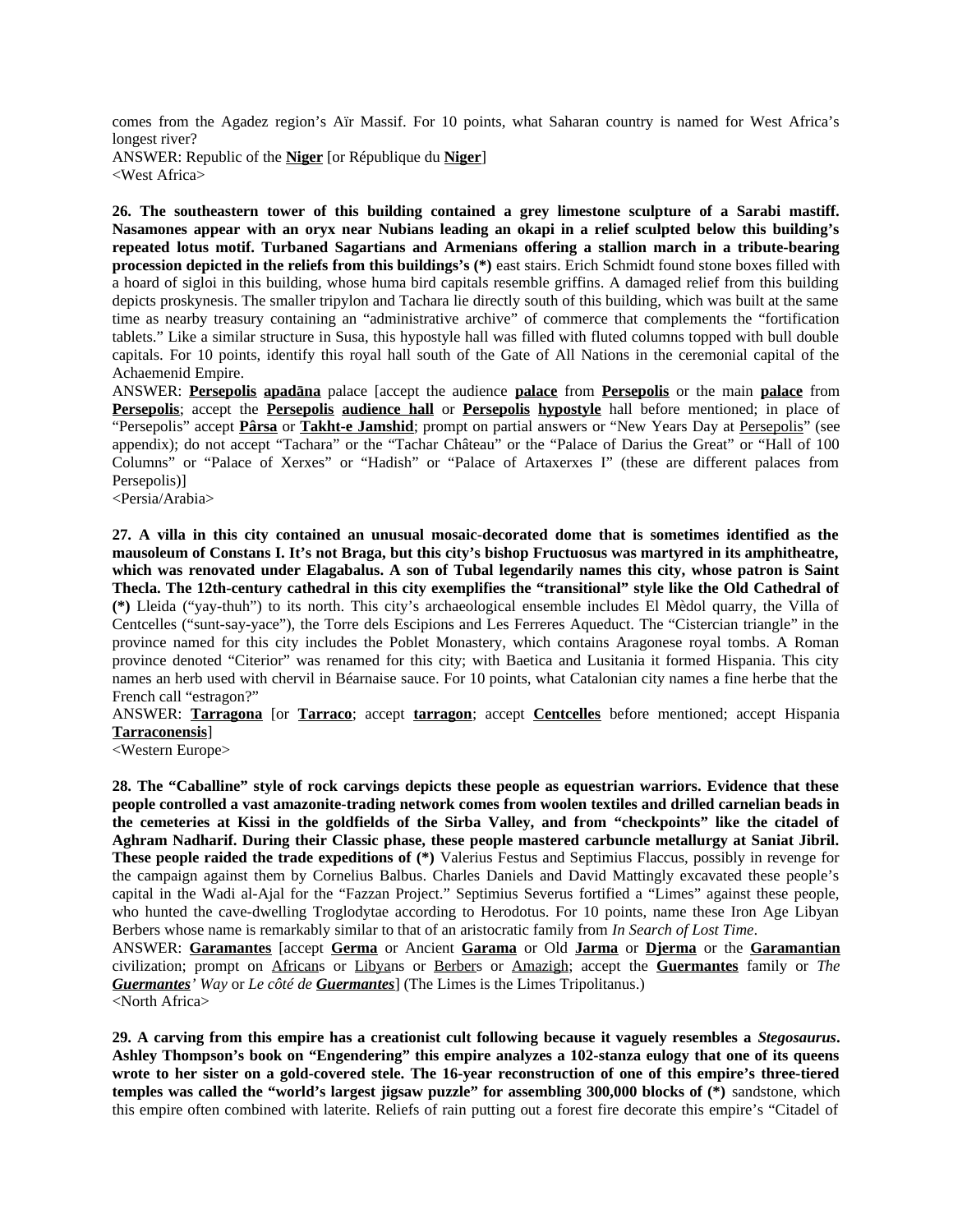the Women," which two courtiers built around a central mandapa. The EFEO has used anastylosis to restore temples from this empire decorated with oxcart reliefs, "face towers" and gopuram. At the end of Wong Kar-wai's *In the Mood for Love*, Chow visits some of this empire's west-oriented ruins surrounded by a square moat. For 10 points, what empire built temples like Neak Pean, Ta Prohm and Bayon around their capital near Siem Reap?

ANSWER: **Khmer** empire [or Cakrabhub **Khmer**; or **Kambuja**deśa; or **Angkor** Empire or Anachak **Angkor**; accept *Engendering the Buddhist State: Territory, Sovereignty and Sexual Difference in the Inventions of Angkor]* (The "*Stegosaurus*" is from Ta Prohm Temple. The eulogy is from Indradevi's Great Stele of Phimeanakas. The healing shrine is Neak Pean (see appendix). The "lost city" is Mahendraparvata in Phnom Kulen (see appendix). The ownership dispute concerned Preah Vihear Temple (see appendix). The "jigsaw puzzle" was Baphuon. The "Citadel of the Women" is Banteay Srei.)

<Southeast Asia>

**30. A log of wood from this city was controversially dated to 7500 BCE, leading Minister Murli Manohar Joshi to promote it as the site of an ancient "cultural complex."** A**di Shankara legendarily founded this city's Kalika Pitha monastery. This is only Sapta Puri city among the Char Dham pilgrimage destinations, which also include Badrinath, Puri and Rameswaram. A temple that can wash away all evil has allegedly survived seven (\*)** destructions of this capital of the Anarta Kingdom, which the Salwa king attacks with his Saubha Vimana in the *Mahābhārata*. According to the Puranas, nine lakhs of golden palaces in this city served three crores of Yādavas who fled here from Surasena. This city named a Mon kingdom in early medieval Thailand. Underwater robots in the Gulf of Khambhat off this city have allegedly found a similarly-named Vedic city submerged after its inhabitants were evacuated by Arjuna. For 10 points, what city in Gujarat shares its name with a kingdom built by Krishna?

ANSWER: **Dvārakā** [or **Dvārakā**; or **Dwarka**; or **Dvāravatī**; or **Dwarvati**; or **Kushsthali**, or **Usha Mandal**; or **Okha mandal**; accept the **Dwarkadhish** temple; accept Bet **Dwarka** or Beyt **Dwarka** or **Shankhodhar**; accept **Okha** Port]

<South Asia>

**31. According to Frederick H Smith's book on the archaeology of this activity, maroons who practiced it in Mapps Cave fomented Bussa's rebellion in Barbados. Patrick McAllister found that the "Red" Xhosa broke away from the "School" Xhosa by creating rituals for this activity with an ukhamba. Michael Dietler claimed that this activity drove Etruscan contact with Iron Age France, drawing a comparison to the Tarahumara tesgüinada. Alexander H Joffe concluded that during the Chalcolithic, this activity was a shared hallmark of emerging (\*)** social complexity, citing a 1987 volume edited by Mary Douglas on this activity's "Constructive" role in rituals. Neolithic evidence of this activity comes from *Pistacia* resin at Hajji Firuz Tepe and Godin Tepe in the Zagros Mountains. Patrick E McGovern's research on traces of this activity from Jiǎhú inspired a reconstruction by Dogfish Head. For 10 points, identify this activity that archaeologists are infamous for doing excessively.

ANSWER: social **drink**ing [accept **alcohol**ism or **imbib**ing any type of alcoholic beverage or any other clearknowledge equivalents; accept brewing or making **alcohol** or clear knowledge equivalents; accept *The Archaeology of Alcohol and Drinking*; prompt on feasting or partying or banqueting or similar answers by asking, "What specific component?"]

<Meta-archaeology>

**32. This culture used black lines of uniform thickness to increase definition in their pottery, which culminated in the influential "Bizarre Innovation Style." Exaggerated facial expressions and feline whiskers are a hallmark of lobster effigies and other motifs in this culture's pottery, which is often double-spouted. Giuseppe Orefici excavated the "Room of Posts" at this culture's capital, where many burials were pierced with cactus spines. Tony Morrison—no, not that one—speculated that this culture followed a (\*)** pilgrimage route by creating pathways linking distant shrines. An empty-eyed figure with boot-like feet, waving one hand is nicknamed this culture's "astronaut." In 2014, Greenpeace damaged a site from this culture, whose puquio aqueducts built on the earlier Paracas culture. This culture's depictions of an orca, spider, curly-tailed monkey and hummingbird are best viewed by airplane. For 10 points, what Peruvian culture made large geoglyphic "lines?"

ANSWER: **Nasca** culture [accept the **Nazca** Lines; accept the **Paracas** culture before mentioned; accept Wari-**Nazca** and prompt on Wari by asking, "What earlier culture influenced early Wari pottery?"] (The capital was Cahuachi.)

<South America>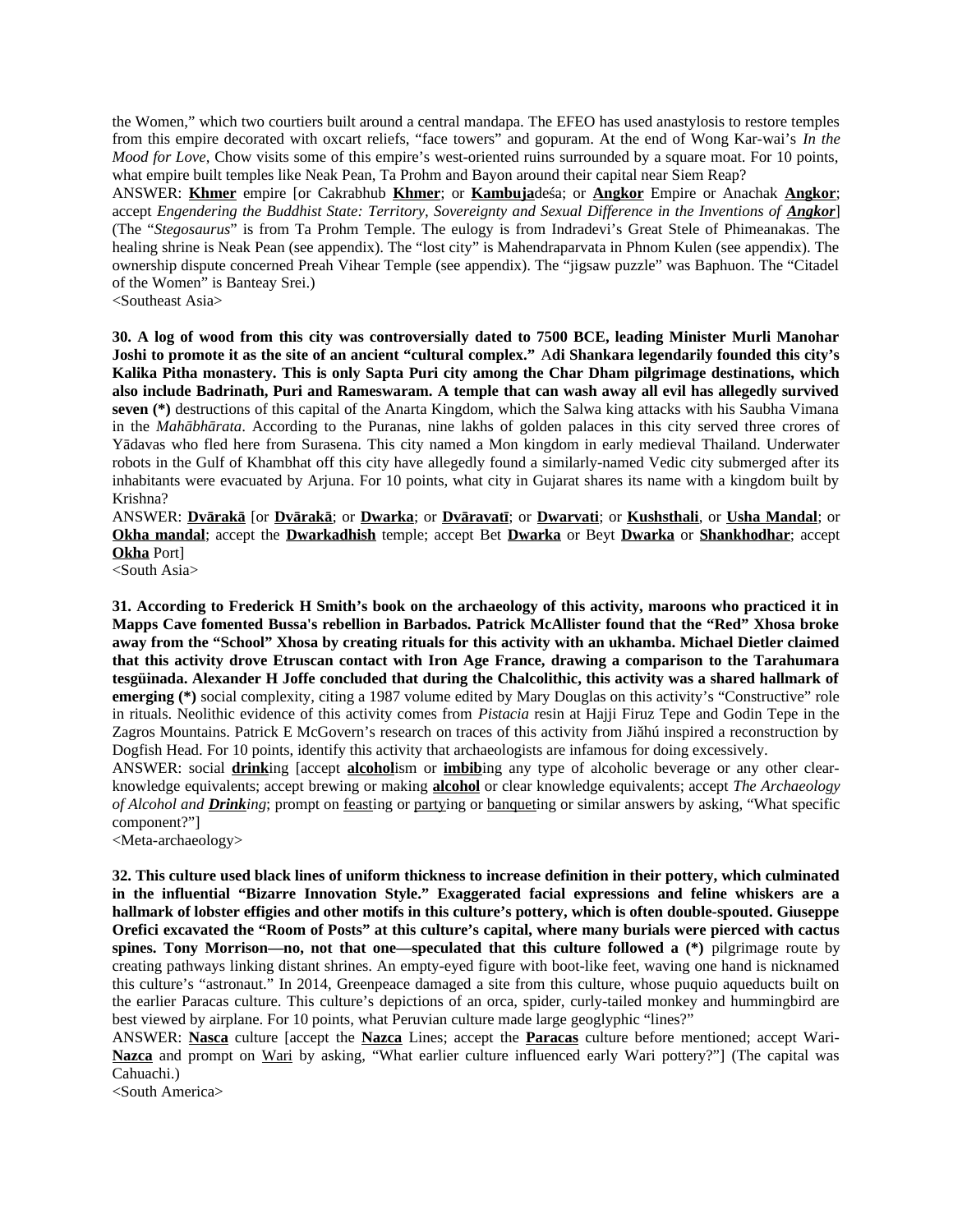**33. Two dead souls appear on one of these objects on top of the Manunggul Jar. Alvaro Montenegro built climate models to explain an apparent decline in the use of these objects during the thousand-year "Long Pause." Wilhelm Solheim used jade earrings to support his model for a population expansion driven by these objects, the Nusantao hypothesis. David Simmons drew on traditional genealogies that mention these objects to criticize Roger Duff's model dating a large-scale instance of their use to 1350 CE. In 1976, Charles Nainoa Thompson demonstrated the use of these objects with a modern replica named for the (\*)** star Arcturus. Mau Piailug revived oral teachings about these objects, which were modified with "crab claws" made from pandanus or lauhala leaves as well as "lashed-lugs." Their "war" type, the waka taua, was carved from tōtara podocarps. For 10 points, the Austronesian people expanded by mastering wayfinding in what crafts fitted with outrigger hulls?

ANSWER: outrigger **canoe**s [accept **outrigger** boats before mentioned; accept dugout **canoe**s or sailing **canoe**s; accept **catamaran**s; prompt on **boats** or ships or watercrafts; accept **waka** or other Polynesian names for canoes before they are mentioned] (The Roger Duff clue is about the great fleet hypothesis for the Māori arrival in Aotearoa. Nainoa Thompson's ship is the *Hōkūleʻa*. The stick patterns are Marshallese stick charts (see appendix).) <Pacific>

**34. One of the best-preserved Migration Period ring-sword hilts comes from burial 7 near this city, which also contained glass game pieces. Leiden inspired the cupola-enclosed 17th-century anatomical theatre in this city, near where three mythical kings were thought to lie in the "Royal Mounds." Henrik Schück wrote a classic study of the "domains" around this city, which formed a network of royal tax-collecting estates described in the (\*)** Westrogothic law. It's not Copenhagen, but the scientist who discovered the lymphatic system in this city created a botanical garden here that was later renamed for the scientist who wrote *Flora Lapponica* for this city's Royal Society of Sciences. King Stenkil ordered the destruction of this city's pagan temple to halt its human sacrifices. Valsgärde ("vahls-YAR-duh") is a Vendel Period ship burial site near this city's "old" or "Gamla" site, which held the Thing of all Swedes. For 10 points, in what city did Olaus Rudbeck and Carl Linnaeus study at Sweden's oldest university?

ANSWER: Gamla **Uppsala** [prompt on Uppland; accept **Valsgärde** before mentioned] (The royal domains are the Uppsala öd.)

<Northern Europe>

**35. This region's wooden caryatids and "winged" headrests were perfected by the Master of the Cascade Coiffure. Wooden carvings from this region depict women possessed by dead kings holding their hands to their breasts; those figures decorate this region's bead-covered lukasa memory boards used by oral historians called bambudye. Pins and an engraved axe blade from this region's 8th-century Tomb 7 at Kambilamba provide evidence of its Iron Age (\*)** Kisalian culture, which also created the large Sanga cemetery. François Neyt catalogued a secret society's bifwebe masks among this region's Songye people. The Luba and Lunda empires arose in this region, where the trade hub Bunkeya in the Yeke Kingdom fell after King Msiri was killed by the "Stairs Expedition." For 10 points, what copper- and cobalt-rich region is oddly more famous as the site of Moïse Tshombe's 1960 secession from the First Congolese Republic?

ANSWER: **Katanga** [accept **Shaba**; accept Haut-**Katanga** province; due to ambiguities, accept **Lualaba** or Haut-**Lomami** or **Maniema** or **Kasaï**-Central; accept the **Upemba** Depression/Lake/Basin; prompt on the Democratic Republic of the Congo or DRC or Congo-Kinshasa or DR Congo or Congo Basin or other answers with "Congo" that aren't about Congo-Brazzaville; prompt on Tanganyika Province by asking, "In what country?" and obviously don't accept "Tanzania"]

<Central/Eastern/Southern Africa>

**36. The Ibaloi people of Benguet created over 200 of these objects in Kabayan using a "fire" technique unique to Luzon. After a 13th century Mameluke siege, a Maronite community left five of these objects wrapped in cotton at 'Asi-al-Hadath in Lebanon's Qadisha Valley. The Mǎwángduī silk texts were discovered in a hill near one of these objects surrounded with hundreds of míngqì vessels and wrapped in 20 layers of silk from the Chángshā Kingdom. (\*)** Sven Hedin found ephedra with some of these objects from the Qäwrighul culture. Wooden vulvas and phalluses surrounded a large collection of these objects that Folke Bergman named for Ördek; that Bronze Age site, also called Xiǎohé or "Small River," led Victor H Mair to argue that Europeans settled Lop Nur and became the Tocharians. The Tarim basin spontaneously formed examples like the "Beauty of Lóulán" and "Cherchen Man." For 10 points, name these objects that were more famously made by Egyptian embalmers.

ANSWER: **mummie**s [accept word forms like **mummification**; accept the **Saltmen** or the Fire **Mummie**s or **Xīn Zhuī** or "**Lady Dai**" or other specific mummies; prompt on corpses or carcasses or dead bodies or equivalents but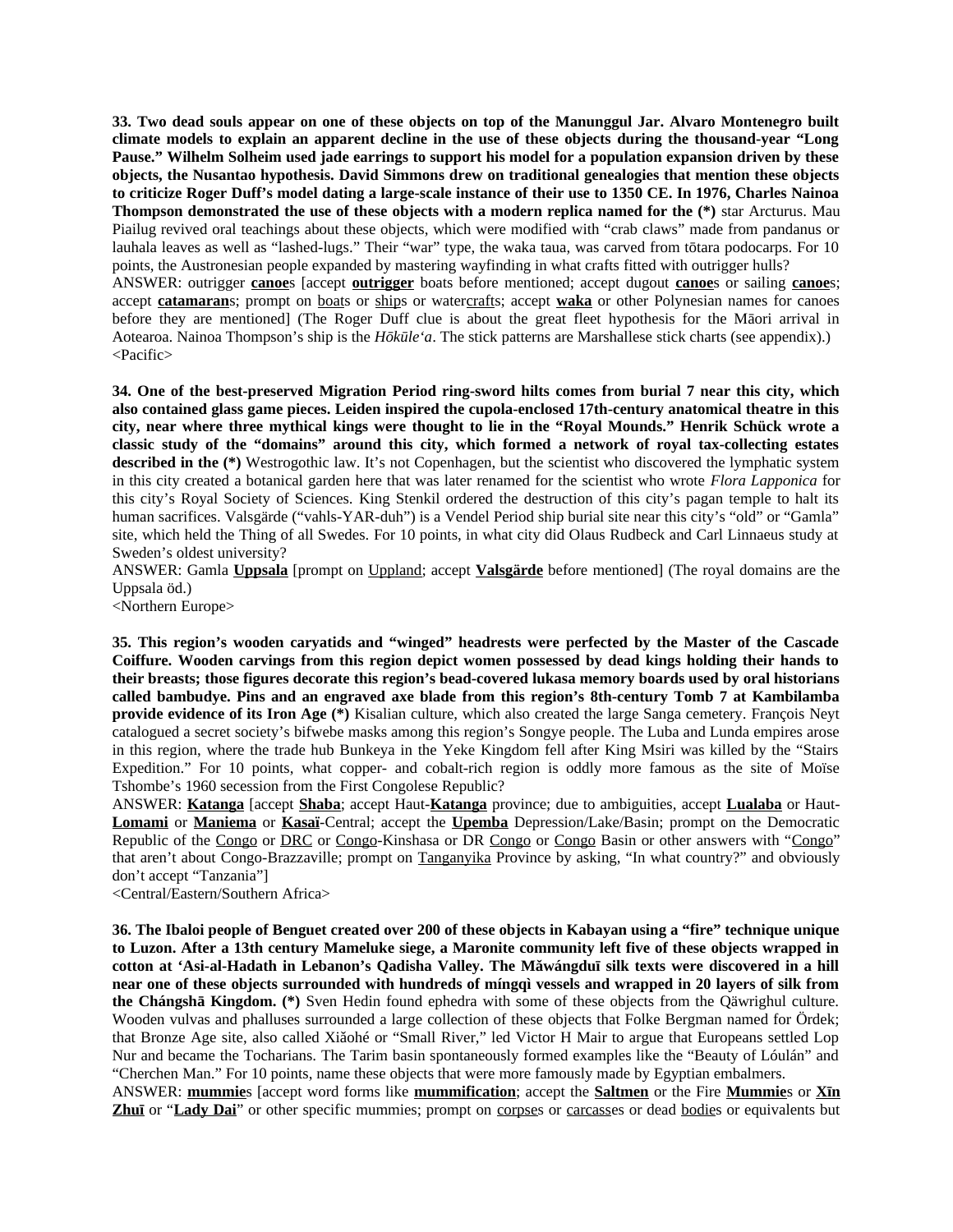accept **preserved bodie**s or **desiccated corpse**s or equivalents suggesting long-term preservation; prompt on body parts such as heads or feet; none of the clues are about non-human animals so don't accept any other species] <North/Central Asia>

**37. Fossil shark teeth from this island festooned coral trees in medieval poison-detecting amulets. A cathedral on this island honors the hymnodist of "Host Divine, we bow in Worship." This island's statuette of a large "Sleeping Lady" was buried near the "Oracle Room" in a rock-cut tomb made by the same culture that built a cemetery from this island's natural Brochtorff Circle. This was the southernmost of two islands inhabited by the Pleistocene giant swan and the dwarf elephant** *P. falconeri* **found in its Neolithic Cave of (\*)** Dalam. Lorenzo Gafà designed several baroque churches on this island, where an ancient architectural model depicted a miniature Saflieni-period temple built from globigerina limestone. During its pre-2500 BCE temple-building phase, this island's residents created hypogea and megaliths like Mnajdra ("mm-nay-ruh"), Tarxien ("tar-shee-en"), Ta' Ħaġrat ("tah khaj-raht") and Ħaġar Qim ("khah-jar 'eem"). For 10 points, on what island does Mdina Cathedral mark the spot where Publius converted after Saint Paul's shipwreck?

ANSWER: **Malta** [accept **Gozo** due to ambiguities; accept **Valletta**] (The hymnodist is the national poet Dun Karm Psaila. The hypogeum is the Ħal Saflieni Hypogeum.)

<Mediterranean>

**38. After visiting this site, Raymond Mauny remarked, "The archaeologist is utterly at a loss, lacking any useful diagnostic artifacts." In the deepest layer of this site, researchers found the first bead colored with the Hàn blue pigment from outside Asia. An androgynous terracotta sculpture from this site depicts a crosslegged figure resting their head sideways on their knee, with a back decorated with regular indentations and bumps that may represent scarification or disease pustules. Yale's (\*)** Susan and Roderick McIntosh have spent 30 years excavating this site, which names a city where Louise Bourgeois's son Jean-Louis has helped preserve Toucouleur-style houses and a ferey-built building decorated with rodier palm sticks. In 1907, the towers of that building named for this site were renovated along the qibla wall. For 10 points, names this ancient urban center whose modern incarnation is the site of a mud-brick Sudano-Sahelian Great Mosque built under the Mali Empire. ANSWER: **Djenné**-Djenno [or **Jenne**-Jeno; accept translations like Ancient **Djenné** or Old **Djenné**] <West Africa>

**39. A ruler of this civilization gave a necklace of tooth-shaped rocks to a foreigner before beginning to dance erratically in the throne room of a palace built with ashlar masonry. The flower genus** *Alstroemeria* **is named for this civilization, which consumed pillbugs in "meat huts" decorated with lizard motifs. Crochet-practicing peasants may have been displaced by this civilization's construction of hilltop "summerhouses." Hydraulic palaces built by this civilization channeled water through golden face-shaped façades manipulated with (\*)** "levers." The "exotica" soprano Yma Sumac claimed descent from this civilization and appeared in a Charleton Heston film about its "Secret." In *Europa Universalis IV*, this civilization can boost the morale of armies with the Yana lords reform, draft peasants called hatun runas and create waystations called tambos. This chuño-eating civilization names a yellow cola. For 10 points, what civilization inspired *The Emperor's New Groove*? ANSWER: **Inca** civilization [or **Inca** Empire or **Tawantinsuyu**; accept **Cusco**; accept *Secret of the Incas*] (The leadin is from the film adaptation of Peter Shaffer's *The Royal Hunt of the Sun*.) <Pop archaeology>

**40. Lucy Talcott uncovered "stamped" works named for this adjective from a well that informed her monograph on art described by "plain" and this adjective over three centuries. Pyotr Kozlov excavated the ruins of a Tangut city named for this adjective from Western Xià ("SHYAH"). This is the alphabeticallyprior adjective in the name of a culture that created diverse pots with "inverted firing" on the Ganges Plain between the OCP and PGW cultures. With (\*)** "Northern" and "Polished," this adjective names a lustrous type of pottery from the Punjab. This adjective names an Ayurvedic spice made by mixing salt with the harad seed of the Myrobalan tree and heating it to produce sulfides. Stones from the Kamo River are used to glaze a rapidly-cooled form of raku ware named for this color, which also names the painting style of the Leagros Group, the Amasis Painter and the Nessos Painter. For 10 points, what color describes a phase of Greek vase painting between the Orientalizing and red-figure periods?

ANSWER: **black** [or **kala**; or **mávros**; or **kuro**; or **hēi**; accept **black**-figure pottery or **melano**morpha; accept **black**-glazed ware; accept **Black** and Red Ware culture or **BR**W; accept **black-burnished** ware or **BB**W; accept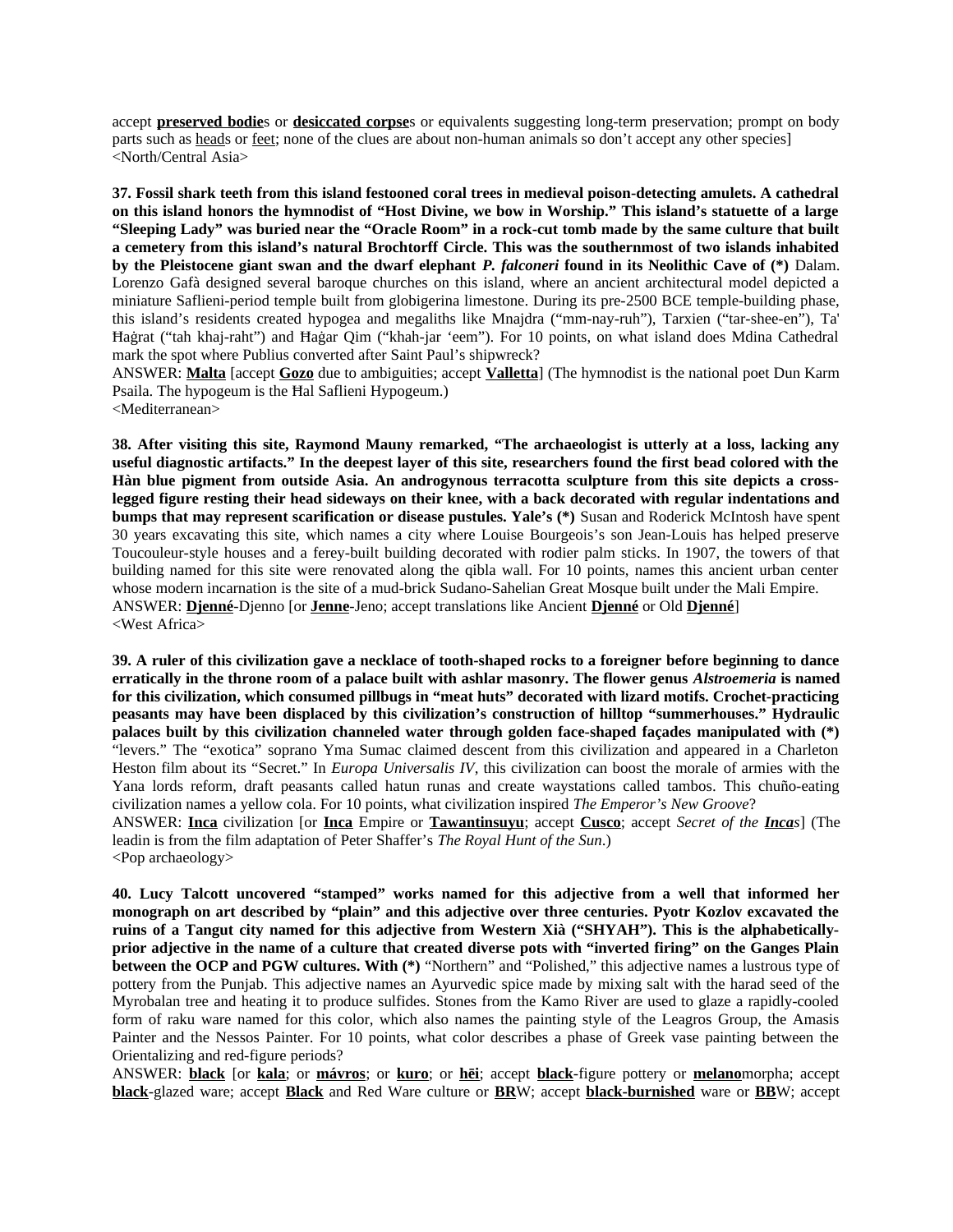Northern **Black** Polished Ware or **NBP**W; accept **black** salt or **kala** namak; accept **Khara**-Khoto or **Khar** Khot before mentioned; accept "**Black** and Plain Pottery of the 6th, 5th and 4th Centuries B.C."] <Any/miscellaneous>

**41. An inlaid brass artifact from this country was identified by a dynastic emblem depicting a five -petalled rosette on a circular shield. As part of #Unite4Heritage, the Met highlighted treasures from this country like a striped lozenge tiraz and the only surviving Mamluk brazier. Rammed earth pisé towers dot an old town in this country noted for its resemblance to gingerbread. The "Little Queen of Sheba" Arwa moved this country's capital to ibla after taking over for her mother-in-law Asma bint Shihab during the (\*)** Sulayhid dynasty. Besides the Birmingham manuscript, the oldest known Quranic "palimpsest" comes from a Great Mosque built on the ruins of this country's Ghumdan Palace. A companion of the Prophet built this country's Al-Asha'ir Mosque in its Najahid and Ziyadid capital Zabid. For 10 points, the medieval Yufirids and Zurayids ruled what country, whose mudbrick "skyscrapers" at Shibam Hadramawt have been bombed in its Civil War? ANSWER: Republic of **Yemen** [or al-Jumhūrīyah al-**Yamanīyah**] (The manuscript is the Sanaa manuscript.) <Persia/Arabia>

**42. According to legend, two brothers fought a war over this site after equally dividing their parties, ending with a poet and a musician. At this site, a ceremonial avenue called the "Banquet Hall" leads up to a series of barrows called the "Sloping Trenches." A tomb at this site is illuminated with morning sun on two holidays halfway between an equinox and a solstice. Around 1900, this site was damaged by British Israelites seeking the Ark of the Covenant. A Roman lock was found from one of the four phases of occupation recorded at this site's ringed (\*)** Rath of the Synods, located near a Neolithic passage tomb called the Mound of the Hostages. A rock on this site's Inauguration Mound was said to roar with joy in the presence of the true king. Kings ritually married Medb Lethderg ("mehthv leth-therg") at this site in County Meath, the location of the stone of destiny Lia Fáil ("lee-uh fahl"). For 10 points, what hill was the mythical seat of the High King of Ireland and the eponym of Scarlett O'Hara's plantation?

ANSWER: Hill of **Tara** [or **Teamhair**; or Cnoc na **Teamhrach**; prompt on County Meath or Republic of Ireland or Éire; prompt on the Boyne Valley or Bóinne but do not accept or prompt on "Brú na Bóinne" or "Palace of the Boyne" or "Boyne valley tombs"] <British Isles>

**43. Brian Hesse proposed that these people's settlements could be "diagnosed" by high levels of pig remains. A 2019** *Science Advances* **paper reported "European-related" admixture among these people based on their cemetery of over 150 pit-graves near a city wall discovered by the Leon Levy Expedition. The hypothesis that these people came from King Tana's Luwian-speaking kingdom has inspired studies of Tell Tayinat. William F Albright established the "settlement paradigm" of these people by studying the Onomasticon of Amenope and their namesake (\*)** Cypriot- and Mycenaean-influenced Bichrome Ware. These people are the most precisely identified of a confederation that also included the Weshesh, Denyen, Shekelesh and Tjeker. Tell es-Safi was likely the site of the city of Gath in the biblical Pentapolis of these people, who conquered the Canaanite city of Ashkelon. For 10 points, what "Sea People" allegedly built a temple to Dagon that was torn down by Samson?

ANSWER: **Philistine**s [or **Peleset** or **prst** or **Peleshet** or **Palastu** or **Pilišti** or **Pilistu**; accept **Philistia** or **Pleshet**; prompt on the Sea Peoples or les peuples des mer or allophuloi or gentiles or goyim other answers about non-Jews by asking, "What specific ethnic group?"; prompt on prompt on Palaestina or Palestinians or Filastin (although the Philistines are likely the origin of the name); prompt on Palistin or Wadasatini or Padasatini (the Luwian kingdom); prompt on Caphtorim or Cretans by asking, "What people migrated from Caphtor according to the Book of Amos?"] <Levant>

**44. A culture from this modern-day country depicted transforming shamans with radiating stingray spines. The processual archaeologist Gordon Willey discovered ancient ceramics at the Monagrillo site in this country, which he placed at the center of the "Intermediate Area." Pre-Columbian pottery from this country is divided into the periods La Mula, Tonosí and Cubita. In this country, a contact-era ruler, possibly Chief Nata, was buried with tons of gold at El Caño. In the 1930s-40s, the Peabody and Penn Museums excavated gold plaques from this country's necropolis (\*)** Sitio Conte. In 2020, restorers of this country's Catedral Basílica Santa María la Antigua found mummified gold bees in collaboration with the Smithsonian Tropical Research Institute here. Abya Yala is a Guna name for this country, which Gran Coclé dominated east of the Gulf of Chiriquí.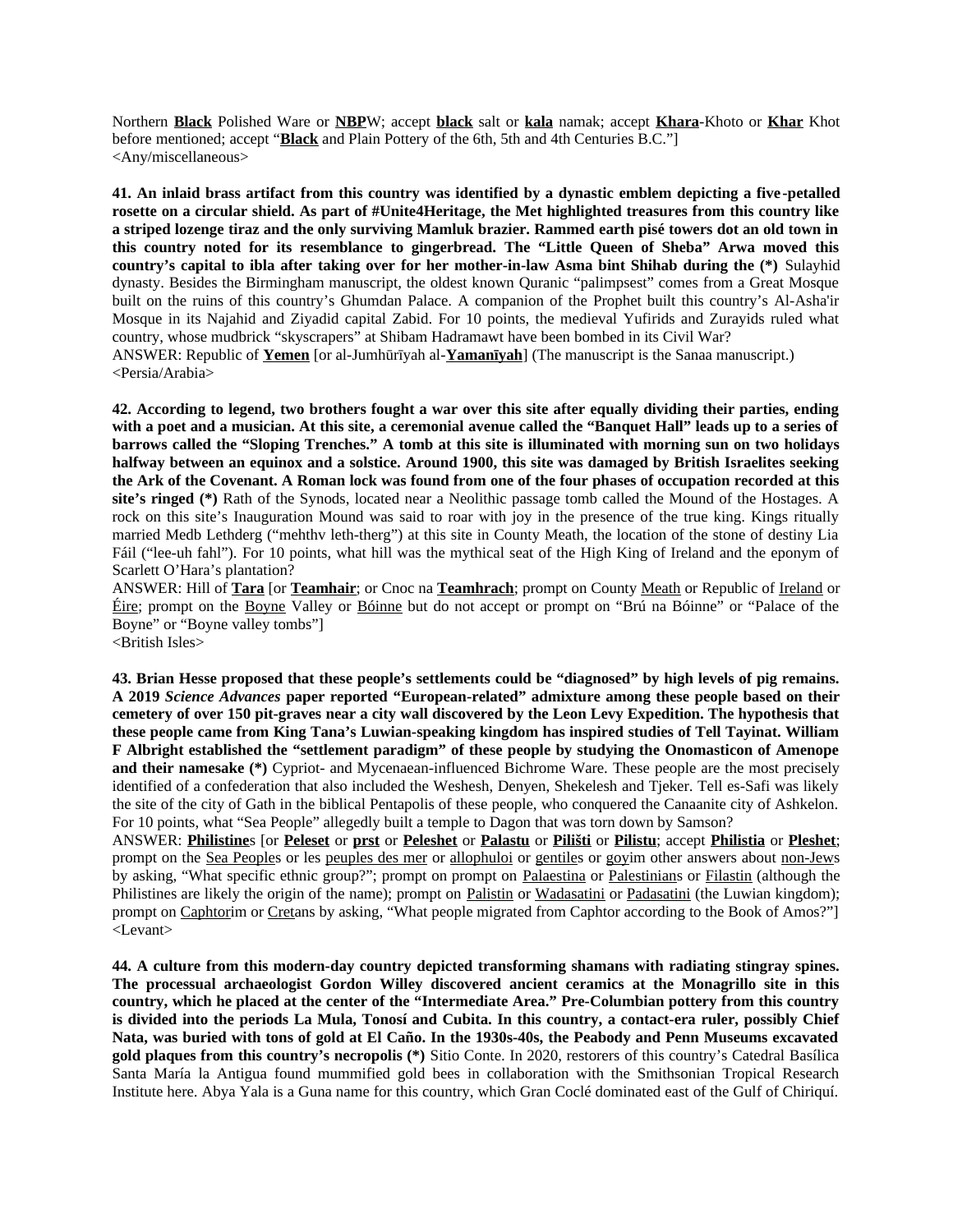For 10 points, name this country where Pedro Arias Dávila founded the Casco Viejo and Balboa died after founding Darién.

ANSWER: Republic of **Panama** [or República de **Panamá**] (The leadin refers to the Macaracas culture.) <Central America/Caribbean>

**45. In a 2014** *Nature* **paper, Josephine C A Joordens dated this island's Hauptknochenschicht using a zigzag engraving on a freshwater mussel shell, which was billed as the oldest known geometric work of art. Susan Antón used electron spin resonance to date bovine teeth from this island, where she suggested** *Homo sapiens* **coexisted with an extinct relative. After he helped develop argon-argon dating, Carl C Swisher applied it to a skullcap from this island, once thought to be from an** *Australopithecus* **child, to suggest that** *Homo* **(\*)** *erectus* evolved outside Africa. This island's WH crania were found near fauna like the ebony lutung, rusa deer and muntjac. "Mojokerto Child" came from this island, where G H R von Koenigswald excavated "Solo Man" at Ngandong. At Trinil, Eugène Dubois uncovered this island's namesake "Man," which was formerly called *Pithecanthropus erectus*. For 10 points, name this island whose Sangiran Early Man Site lies a few hours from Yogyakarta.

ANSWER: **Java** (Sm 3 is Sambungmacan 3 (see appendix). The WH crania are the Wajak crania.) <Pacific>

**46. In this region, evidence for Iron Age weaving by tattooed or gloved women comes from a tribe's limestone stelae, which may have been topped by 3D heads. Arthur Dale Trendall catalogued the work of the prolific Baltimore Painter in this region, whose uniquely malleable pale gold limestone was treated with milk to make it weather-resistant. This region's Rudiae archaeological park preserves the birthplace of the poet** (\*) Ennius, which was also inhabited by Messapians related to this region's Peucetian and Daunian Iapygians ("yah-pih-juns"). The Sisyphus and Berlin Dancing Girl Painters founded this region's 4th-century BCE school of red-figure painting, which produced the Darius Vase. The Zimbalo family built this region's baroque churches of Sant'Oronzo and Santa Croce in Lecce. Frederick II reinforced this region's Castello Normanno-Svevo during its rule by the Kingdom of Sicily. For 10 points, Brundisium and Tarentum were major Greco-Roman cities in what region on the "heel" of Italy's "boot?"

ANSWER: **Puglia** [or **Apulia**; accept **Lucania**; accept **Salento** or **Salentu**; accept **Iapygia** or **Messapia** or **Peucetia** or **Daunia** before mentioned; prompt on Southern *Italy* or Sud *Italia* or il Mezzogiorno or Magna Graecia or Magna Grecia or Megálē Hellás by asking, "What specific region of Italy?"; be nice and antiprompt on cities like Lecce or Taranto or Brindisi or Bari by asking, "What region of Italy is that city in?"] (The leadin refers to Daunian stelae. The bicolor Romanesque church (in the appendix) is Santa Maria del Casale, decorated by Rinaldo da Taranto.) <Southern Europe>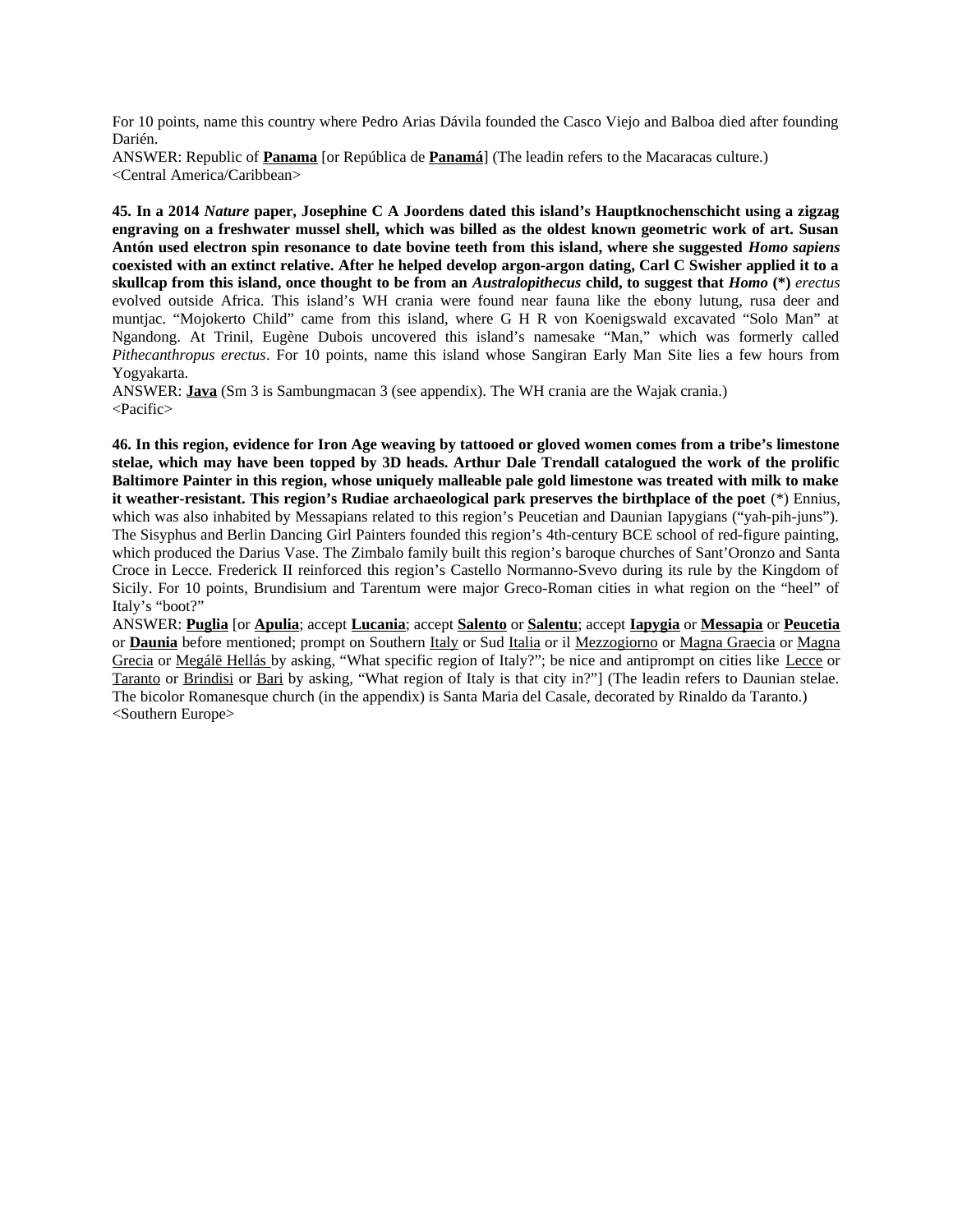## **Appendix: Interesting clues that I cut for length/incoherence/transparency/difficulty**

Lakes: WLH-50 cranium (cut from leadin). They're not capes, but the Denbigh Flint Complex set up hunting camps at one of these places called Matcharak in Gates of the Arctic National Park.

Flutes: Two of these objects that were likely made by the Dakota were brought to Europe by the Bergamasque explorer Giacomo Beltrami.

Red River: Marc Oxenham's excavations of a Neolithic site on this river suggest that the introduction of biconical spindle whorls occurred at the same time as a shift in crop production outlined by Charles Higham.

Corfu: It's not Samos, but Philip Sapirstein reconstructed geison tiles decorated with lion-head waterspouts from this island's Heraion.

Megiddo: Herbert Gordon May described cult objects from this site's Early Bronze Age "Sacred Area" in Area J, which David Ussishkin has linked to a shrine nicknamed the "Aegean tomb" in this site's Area M Nordburg. The presence of the same six-chambered gate as Gezer and Tell Hazor led Yigael Yadin to attribute this site's "Palace 6000" and "Southern Palace" to a 10th century BCE ruler.

Bihar: The Statue of Vasupujya towered over a once-prosperous moated city in this region that gave its name to the far more famous Annamese Champa. The Khorana Pokhar water tank near this region's Raja Visal ka Garh mound and Ānanda mud stupa may have held coronations for the Licchavi confederation.

Crimea: Well-preserved rural farms on this peninsula are a model for studying a type of territory contrasted with a city proper.

Heat: Calcium and lithium fluorides are often used in dosimeters named for this process, which is used to determine the "closure" of feldspar or quartz in OSL chronometry. Surveys increasingly rely on images formed by this process's namesake "kite aerial photography."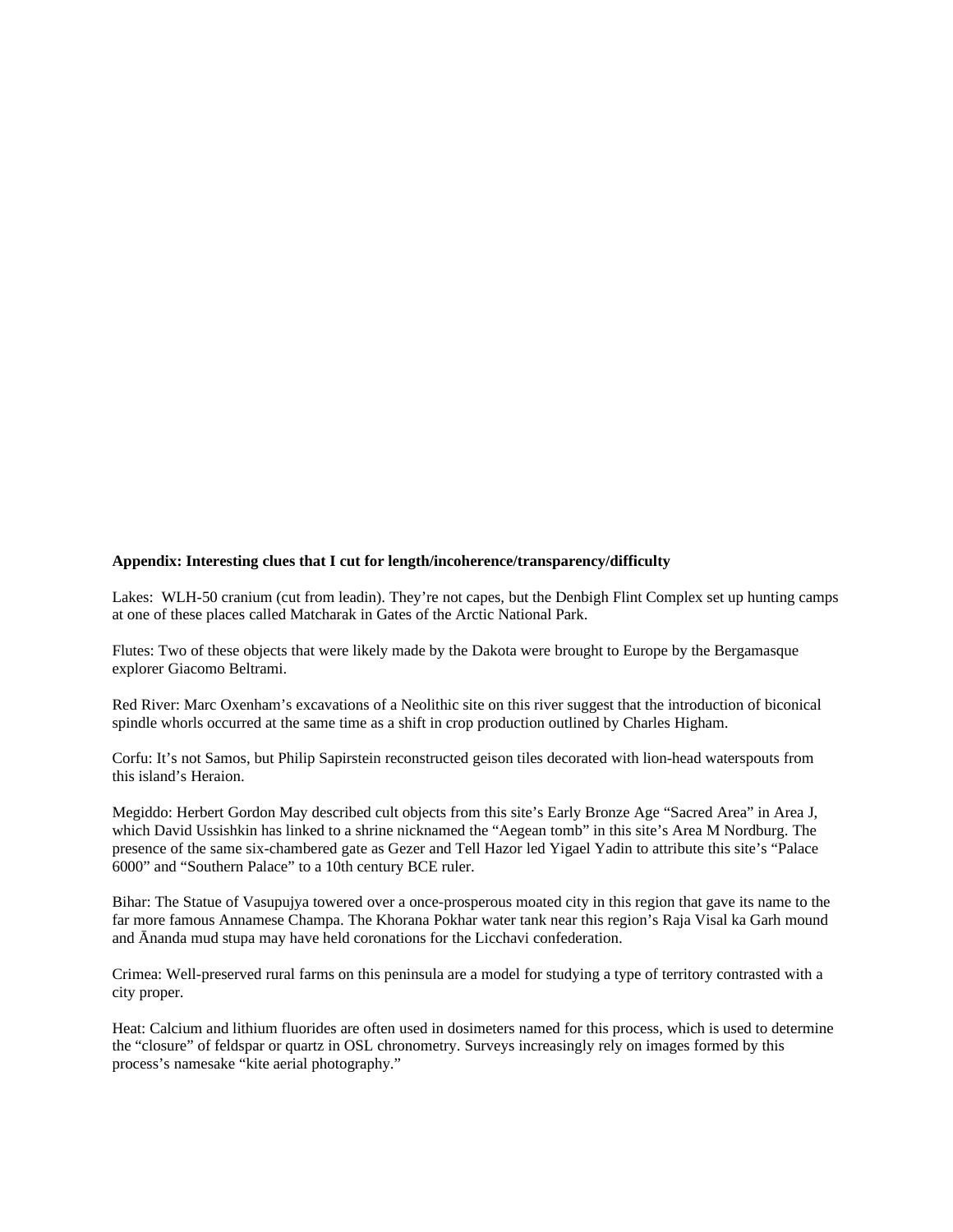Bactria: The Kidarite rulers of the Xionite Hunas adopted the tamgha emblem after overthrowing this region's king Varahran. This region's ruler Vasudeva I minted coins marked by the taurine nandipada symbol, an emblem that a general-king born in this region brought to Taxila.

Chaco Canyon: The mysterious "Blue J" village broke away from this site, which was first surveyed by J H Simpson and the "Hyde exploring expedition." The "sun dagger" pierced a spiral on this site's Fajada Butte.

Aachen: The Campus Galli project is recreating a medieval monastery based on the Plan of Saint Gall, which was inspired by this city's 816-819 synods reforming monastic life. The Harley Golden Gospels and Soissons Gospels were made by this city's Ada School.

Gudea: repeatedly calls him "the true shepherd" "adorned with attractiveness" (cut from the leadin). A statue depicts this ruler holding a jar with fish-filled water streaming out on both sides. After he moved his capital to Girsu, this ruler built temples to Nintinugga and Ningishzida.

Brazil: According to fringe "archaeologists," a monolith in this country named for its resemblance to a topsail depicts a giant face above a Phoenician inscription.

Ostrich eggs: Una Roman d'Elia concluded that producers of this material are an allegory of justice in the Sala di Costantino in the Raphael Rooms. Jennifer Miller found an increase in the size of objects made of this material over 10,000 years by dating examples from the Mlambalasi and Magubike rockshelters. The "cache" of this material at Bushman Rock Shelter in the Transvaal possibly disseminated from its "factories" in Namaqualand. This material is suspended from a dome above a sacra conversazione in Piero della Francesca's *Brera Madonna*.

Ryūkyū Kingdom: A visiting ambassador altered an inscription on this kingdom's 16th-century "Gate of Courtesy," which was reconstructed along with its only stroll garden and many destroyed stone-walled buildings in the 1950s. It's not Chinese, but a three-stringed lute from this kingdom is covered in snakeskin.

Bread: This commodity was found in a pot from El-Badari in Egypt, where its Predynastic and First Dynasty production is attested by the conical moulds at Zawyet El Aryan. Wood replaced this commodity's use as medieval French tableware called trenchers.

Denmark: An archaeologist from this country used strontium isotopes to date Mycenaean textiles in collaboration with a countrywoman who, with Carole Gillis, edited *Ancient textiles: Production, Craft and Society*. This country's history comes alive in "Land of Legends," "The Middle Ages Center" and a botanical garden with the first open-air museum focused on an "Old Town."

Chariots: The burial of these objects at Pocklington and Ferry Fryston may reflect influence from the La Tène culture. On the Vix Krater, hoplites march with these objects and horses.

Goguryeo: Many ceiling murals from this kingdom depict intertwined snakes. This kingdom's mastery of fermentation, as attested in the Book of Dōngyí, may have led them to refine onggi pottery.

Battle axes: The dagger and this weapon are combined in the standard translation of the bronze or jade gē from the Shāng dynasty.

Caucasus: The top of a mountain in this range is littered with over 2000 "goat letter" petroglyphs depicting aurochs and mouflon hunts. Neanderthals occupied the Mezmaiskaya cave in this mountain range, whose namesake huntergatherers settled the Satsurblia and Tsutskhvati caves.

Egyptian: describes offerings "of beef and birds, alabaster vases and garments" "and all other things good and pure" (cut from the line quoting the Vatican naophoros)

Veracruz: Around 600 CE, this region's Epiclassic obsidian-mining town Cantona rapidly built over 20 ball courts. The Isthmian script is mainly known from this region's La Mojarra Stela. The Llano del Jícaro workshop may have been administered by Laguna de los Cerros in this state, where a man presents a baby with a downturned mouth in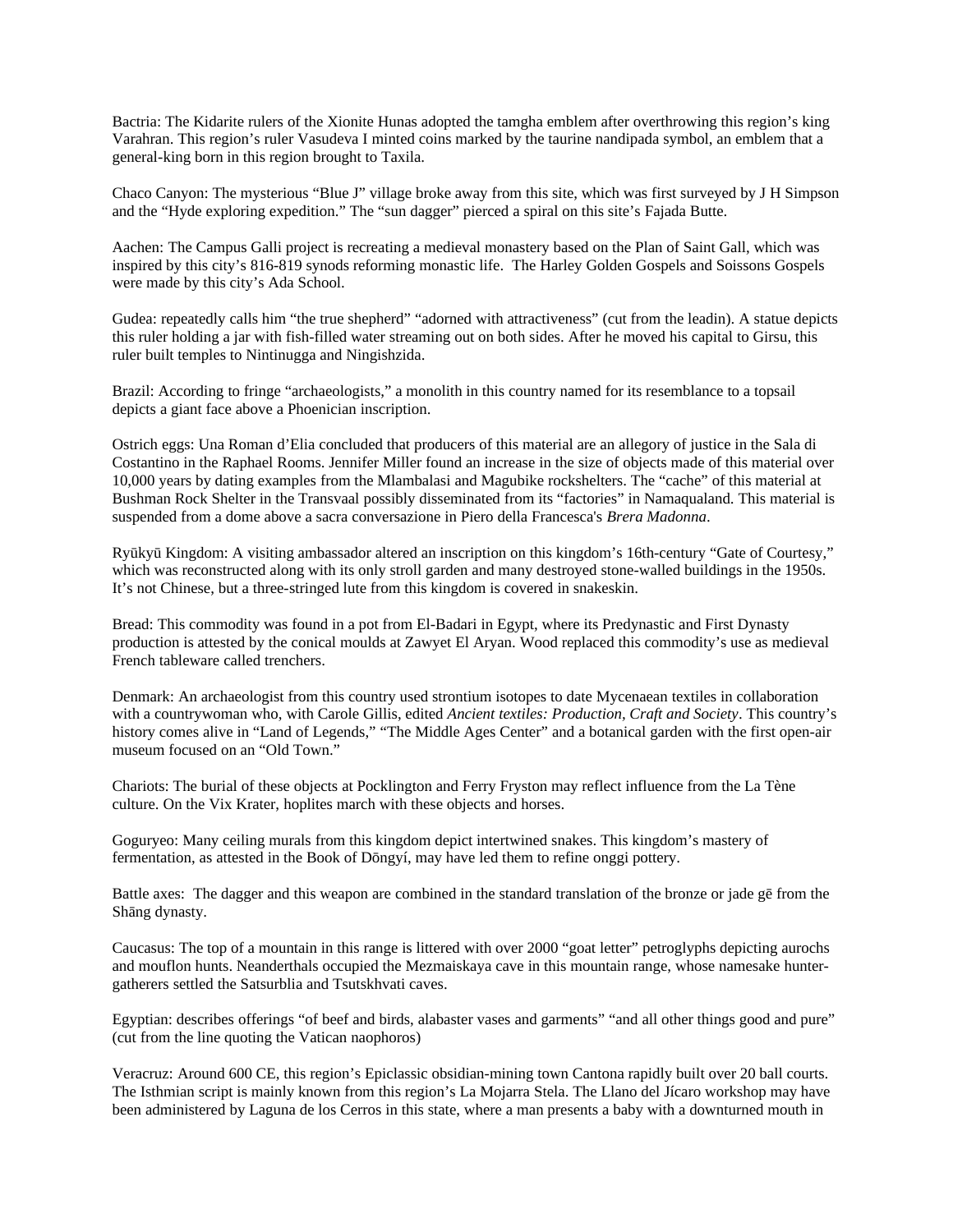the Las Limas figure. El Azuzul "twins" and mustached basalt "Wrestler" . (part of the pre-FTP list of Olmec sculptures).

Niger: A graveyard in this country was both the oldest site, and only site with zero deaths, in a controversial table of prehistoric "war-deaths" that Douglas P. Fry criticized Steven Pinker over.

Persepolis apadāna: A T Olmstead's chapter "New Year's Day at [*this building's site*] popularized the view that it was only used for holidays. In this building, foreigners wearing conical hats are depicted carrying rings with griffinshaped handles near a damaged image of a hippo.

Tarragona: The Rohan Hours were commissioned by a Duchess of Anjou whose father, "the Hunter" or "the Lover of Elegance," is buried at a monastery north of this city below the Prades Mountains. In an apocryphal text, this city's virgin patron saint uses a lioness to defeat beasts after traveling to Pisidia with Saint Paul.

Garamantes: Ruth Pelling found that these people farmed egusi, cotton and sorghum at Tinda and Zinkekra during their Proto-urban phase before 1 CE. Andrew Wilson excavated the foggara system that these people used to channel fossil water.

Khmer: A four-sided healing shrine built by this empire depicts a legend about a flying horse rescuing sailors. In 1962, the International Court of Justice settled a violent ownership dispute over a remote clifftop temple that this empire traversed with an 800-meter staircase. In 2016, Damian Evans and Jean-Baptiste Chevance used Lidar to discover this empire's "lost city" on a deforested plateau. Cynomolgus monkeys eat towers of fruit in the Monkey Buffet Festival held on this empire's ruins in Lopburi.

Dvārakā: This city names a type of sila coral stone whose holes allegedly resemble chakras. This city was legendarily built on 12 yojanas granted by the god worshiped in its Samudra Narayana Temple. This city's residents celebrated a festival at Raivataka Mountain. On the Iron Age trade route linking it to Kamboja, this city exported conch shells. A 16th-century sandstone temple in this city was built over 72 pillars around the ancient Jagat Mandir that is often visited during Janmashtami. S R Rao and the National Institute of Ocean Technology (cut from the robot sentence).

Nasca: The homeland of this culture awarded the "Order of the Sun" to their preservationist Maria Reiche. This culture modified their predecessor's wide-eyed "Ocular Being" motif in their polychrome pottery. This culture created a zoomorphic work that resembles a Golgi apparatus with one cisterna distended into a beak.

Canoes: Users of these objects memorized entwined stick patterns called rebbelib, mattang or medo.

Katanga: Mary Nooter Roberts's fieldwork in this region culminated in the Africa Center's exhibition "Secrecy: African Art That Conceals and Reveals." Rulers received the title "Lord of the Viper" in a kingdom from this region whose Queen Rweej legendarily married Ilunga Mbili's son Ilunga Tshibinda. Zambia's Bemba and Kazembe people migrated from a kingdom in this region that was ruled by the Ilunga and Nkongolo dynasties.

Mummies: The Húnán Museum exhibits one of these objects that oddly contained 138 melon seeds. Cestode eggs infested these objects in Zanjan's Chehrehabad salt mine.

Malta: It's not Cephalonia, but in 2007, maritime archaeologist Timmy Gambin dove offshore this island to explore a shipwreck bearing Tyrrhenian amphorae.

Djenné-Djenno: Alisa LaGamma curated a 2020 Met exhibition titled for "Art and Empires" that connected the shift from zoomorphic to snake-bound anthropomorphic terracotta figures at this site to the increase in blacksmiths' corporations over its 1500-year occupation.

Black: This adjective named the city of Kara-Khoto as well as a type of "burnished" Romano-British ceramics from Dorset. This adjective names a period of pottery exemplified by the Siana cups of the C Painter and the Heidelberg Painter.